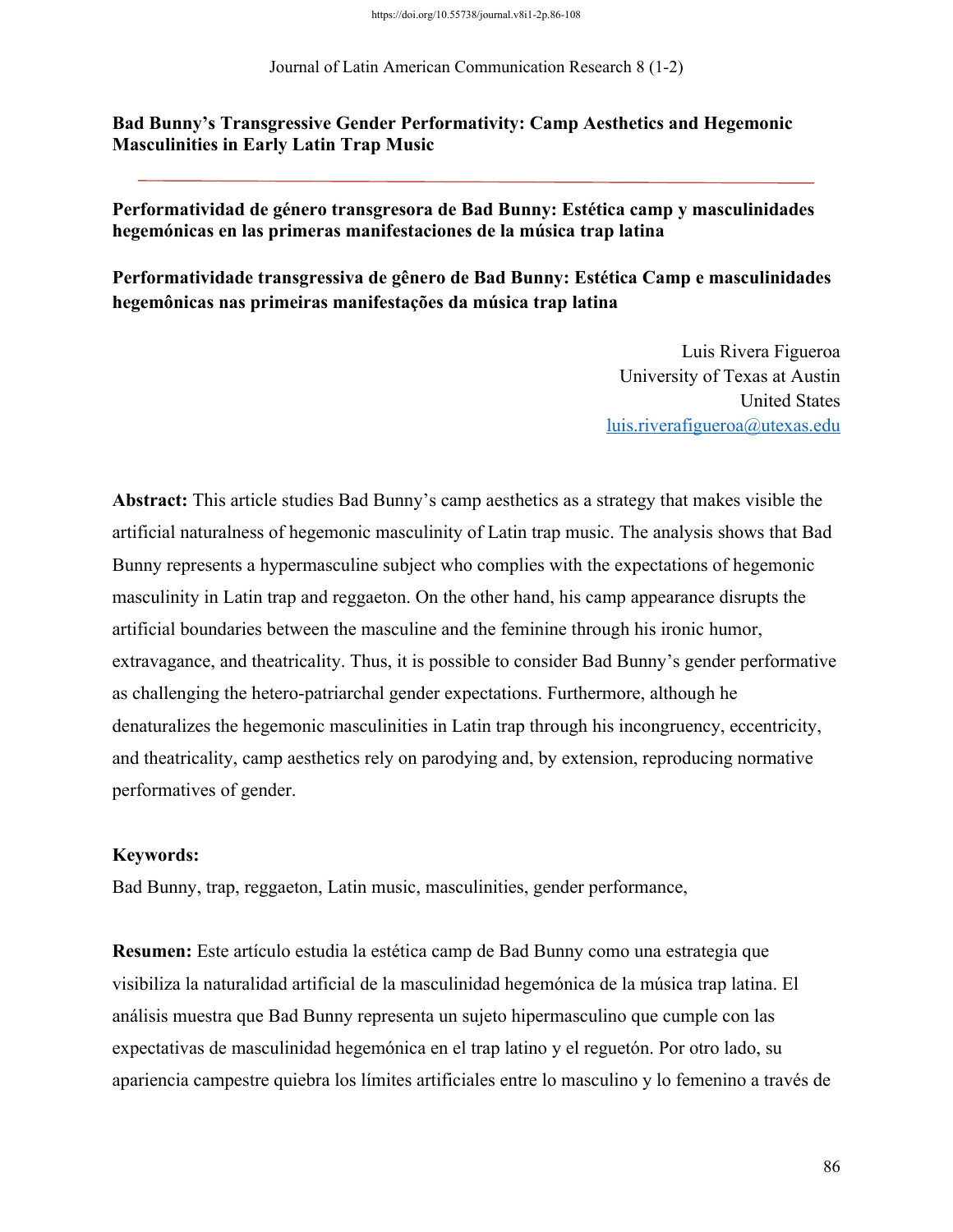su humor irónico, extravagancia y teatralidad. Por lo tanto, es posible considerar que el performance de género de Bad Bunny desafía las expectativas de género heteropatriarcales. Además, aunque desnaturaliza las masculinidades hegemónicas en el trap latino a través de su incongruencia, excentricidad y teatralidad, utiliza la estética camp para parodiar y, por extensión, reproducir performances normativos de género.

### **Palabras claves:**

Bad Bunny, trap, reguetón, música latina, masculinidades, género, performance

**Resumo:** Este artigo estuda a estética camp de Bad Bunny como uma estratégia que torna visível a naturalidade artificial da masculinidade hegemônica da música trap latina. A análise mostra que Bad Bunny representa um sujeito hipermasculino que atende às expectativas de masculinidade hegemônica no latin trap e reggaeton. Por outro lado, sua aparência campista rompe as fronteiras artificiais entre o masculino e o feminino por meio de seu humor irônico, extravagância e teatralidade. Assim, é possível considerar o desempenho de gênero de Bad Bunny como um desafio às expectativas de gênero hetero-patriarcais. Além disso, embora ele desnaturalize as masculinidades hegemônicas na armadilha latina por meio de sua incongruência, excentricidade e teatralidade, a estética do campo depende da paródia e, por extensão, da reprodução de performativos normativos de gênero.

#### **Palavras-chave:**

Bad Bunny, trap, reggaeton, música latina, masculinidades, gênero, performance

## **1. Introduction**

This article studies Bad Bunny's camp aesthetics as a strategy that makes visible the artificial naturalness of hegemonic masculinity of Latin trap music. Hyperbolic virility characterizes the masculinity performances of contemporary mainstream Afrodiasporic (urban) Latin artists. While contemporary urban Latin artists perform violence-oriented, sex-driven, and wealth-flaunting masculinities in their lyrics and actions in music videos (Carballo Villagra, 2006), other media like promotional photos, Instagram posts, and news media coverage help construct their star image. Contemporary artists like Anuel AA, Ozuna, and Bryant Myers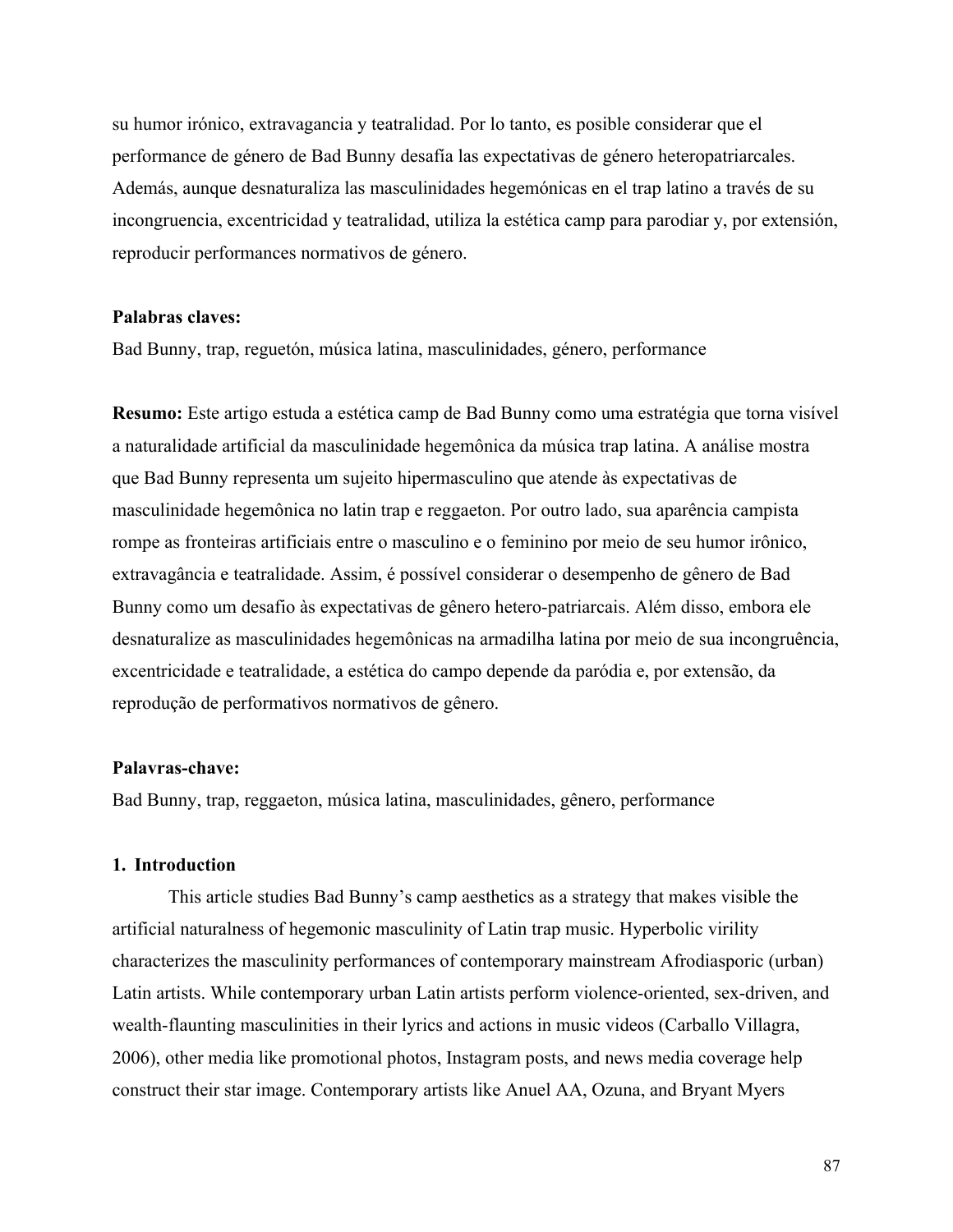reproduce the visual aesthetics of the "barriocentric macho" (Nieves Moreno, 2009) that characterizes the hegemonic masculinity performances in reggaetón. Reggaetón artists display their tough, desirable, and dominant masculinity performance through stylized confrontational poses and the use of sober streetwear, designer jackets, and shiny jewelry. However, music journalists, mainstream media outlets, and scholars recognize Bad Bunny as a celebrity that challenges the hegemonic masculine performativity in a hypermasculine and often homophobic genre (Platt, 2018; Viera 2018; Fullana Acosta, 2018; Herrera, 2019; Del Valle Schorske, 2020).

Drawing from the extravagant and eccentric camp aesthetics, Bad Bunny makes visible the artificiality of the hypermasculine performance that characterizes the mainstream celebrities in Latin trap music. An urban Latin trap artist, Bad Bunny's gender performative is bound by the reggaetón and hip-hop genre conventions. While some of his most recent songs may address domestic violence, sexual consent, and body positivity, Bad Bunny often sings about sexual encounters with female partners, his capacity for being violent against other men, and his material well-being (Carballo Villagra, 2006). In this study, I argue that Bad Bunny's camp exceptional individuality demystifies the naturalness of the hegemonic masculinity performance in Latin trap while simultaneously reinforcing its limits. Thus, Bad Bunny represents a transgressive masculine performance that makes visible the limits of hegemonic masculinity without disrupting or expanding them.

This article discusses Bad Bunny's camp aesthetics as, simultaneously, a form of cultural resistance and containment. This article is structured in three parts. The first part discusses the camp resistive potentialities and the hegemonic masculinity elements in hip-hop and reggaeton music. The second part discusses the masculinity performances in Puerto Rican trap as a genre convention that responds to the industrial logic of the music business. As I discuss, Puerto Rican trap genre conventions determine the masculine performances of the artists. The third part of this article focuses on Bad Bunny's camp aesthetic resistive potential and containment as Bad Bunny camp performance simultaneously highlights the artificiality of the hegemonic masculinity in Latin trap and reproduces it. I argue that Bad Bunny's camp performance represents a transgressive masculinity that makes visible the limits of the hegemonic performances while it does not expand or disrupts its limits.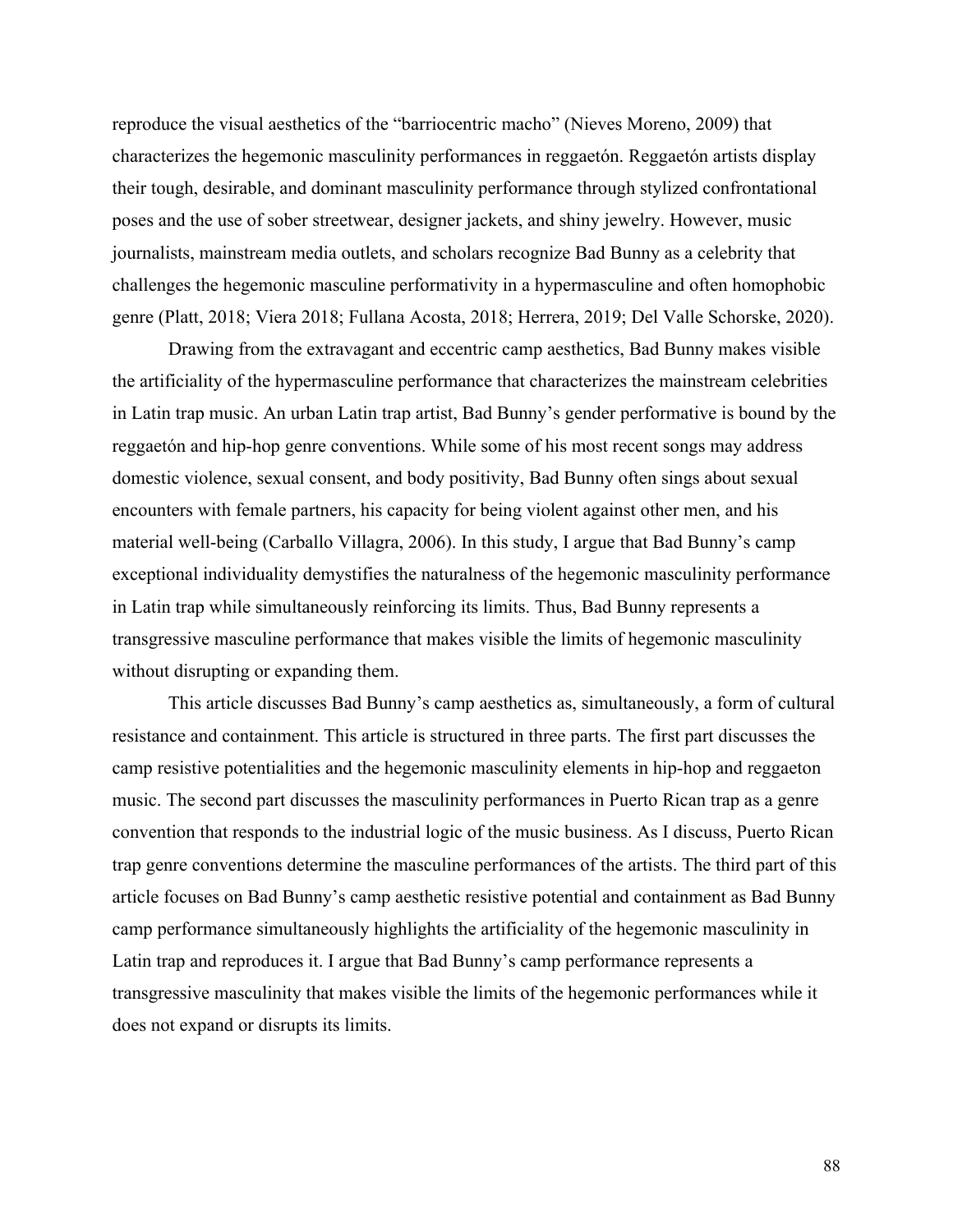#### **2. Camp Resistive Politics and Hegemonic Masculinity in Hip Hop and Reggaetón**

This study is concerned with camp's resistive possibilities as an aesthetic sensibility for denaturalizing hegemonic masculinity performances in Latin trap. Bad Bunny's ironic, eccentric, and highly theatrical performance evokes a camp sensibility that can subvert the naturalized heteronormative masculinity performances in Latin trap. Parodic character, ironic humor, extravagant aestheticism, and theatricality constitute the camp sensibility (Sontag, 1964). A camp object, cultural product, or performer underscores its artificiality and incongruency between the object/performer and its context. As Cleto (1999) succinctly claims, camp "works by emphasizing or demystifying the artificiality that passes for natural" (p. 25). Here lies camp's resistive potential.

Indeed, numerous scholars have argued that camp aesthetics have the potential of disrupting naturalized discourses (Cleto, 1999; Babuscio, 1977; Dollimore, 1999; Butler, 1990; Shrugart and Waggoner, 2008). Due to camp's association with gay male culture (Babuscio, 1993), it has been theorized as an aesthetic that potentially subverts heteronormativity. Robertson (1996) argues that camp "as a performative strategy, as well as a mode of reception, commonly foregrounds the artifice of gender and sexual roles through literal and metaphoric travestism and masquerade" (p. 14). However, we must not naively interpret camp aesthetics as politics. Robertson's (1996) critical analysis of camp offers a perspective of camp's resistive potential limits. In her words, camp is "both a mode of excess and a method of containment. Camp depends on our simultaneously recognizing stereotypes as stereotypes to distance ourselves from them and at the same time recognizing, and loving, the hold and power those stereotypes have over us" (Robertson, 1996, p. 144). Thus, Bad Bunny's camp sensibility works by reproducing stereotypes and tropes that characterize the hegemonic masculine performances in hip hop and reggaeton.

Studies of hegemonic masculinities (Connell, 2005) in hip-hop and reggaetón have focused on the hyperbolic masculine performances that characterize the genres. As Crystal Belle (2014) notes, "hip hop critics argue that the music only promotes misogyny, sexism, homophobia, and blatant hypermasculine performances" (p. 289). Hip-hop artists draw from the "badman" trope (Kelley, 1996; Perry, 2004) to assert their masculinity in their lyrical narratives as "drug dealers, hustlers, pimps, and players" (Oware, 2011, p. 25). As Mattew Oware (2011) argues, hypermasculine performance in hip hop is often portrayed through stereotypes of black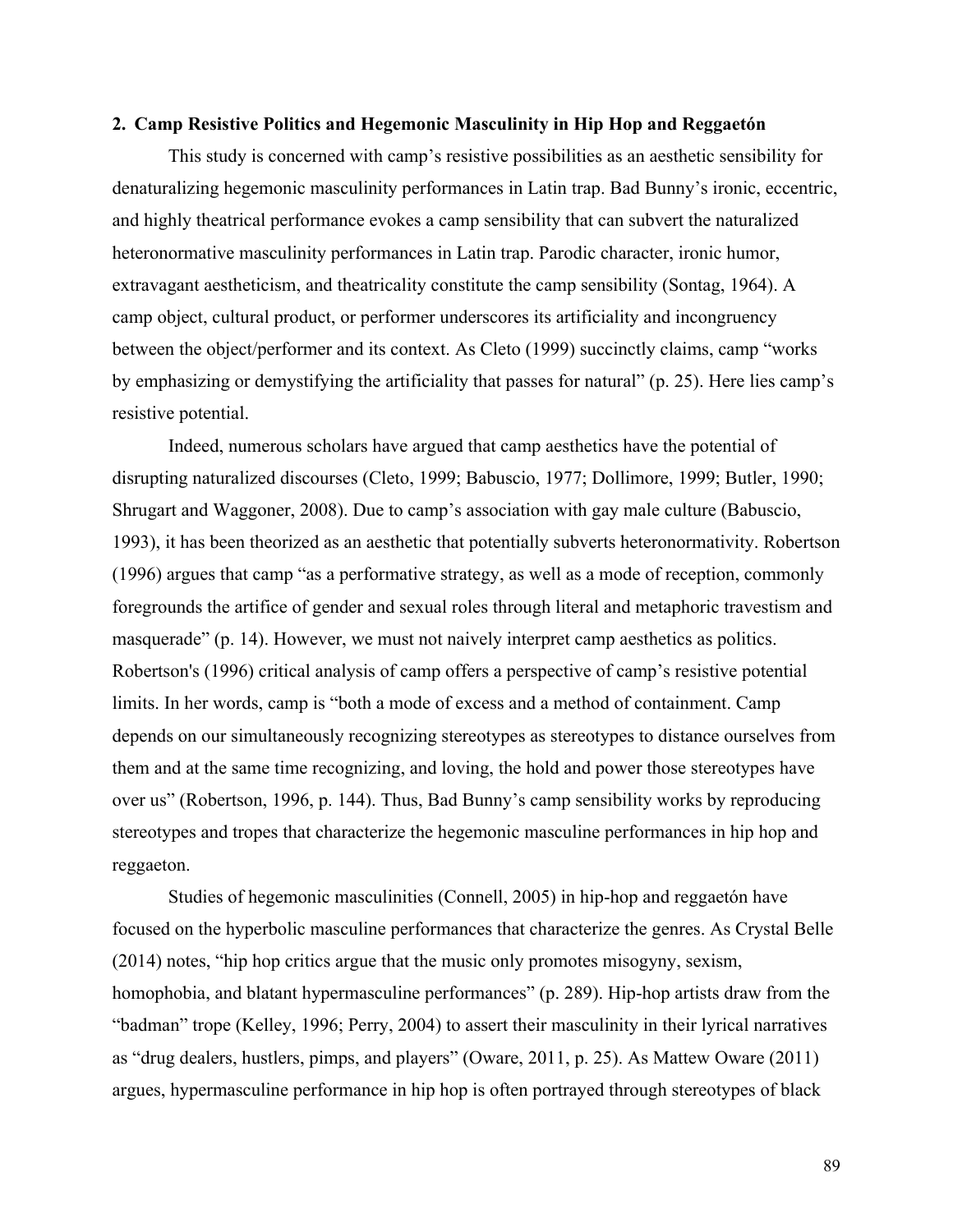men. As Belle (2014) points out, rappers exploit these stereotypes, "playing into the gaze of the White mainstream imagination in order to make profit" (p. 289). Thus, the performance of stereotypical black hypermasculinity is an intrinsic characteristic of the commercial logics of the hip-hop genre. As Priscilla Carballo Villagra (2006) has discussed, the genre conventions of hiphop masculinity performances influence reggaetón artists in Puerto Rico. This influence is evident in the lyrics, music videos, and star images. Priscilla Carballo Villagra's (2006) work elucidates the hegemonic constructions of masculinity in reggaetón during the mid-2000s. As a Costa Rican studying Puerto Rican reggaeton artists, Carballo Villagra (2006) calls attention to the national, geographical, and local dimensions that characterize the Puerto Rican rappers' performance of masculinity. Studying the lyrics and visuals of the most played reggaetón music videos on Costa Rican TV, Carballo Villagra (2006) argues that reggaeton artists display three main "self-images"1 of themselves: 1) the sexually driven heterosexual Latin American *macho,*  2) the violent man against threats to his dominance, and 3) the man who demonstrates his material well-being. As I note below, Bad Bunny's gender performative simultaneously denaturalizes and reproduces the hegemonic masculinity performances of reggaeton and hip-hop.

## **3. Methodology**

Although the study of masculinities in hip-hop and reggaetón has focused on the discursive formations in their artists' lyrics and narratives in music videos, stardom studies offer a unique approach to studying masculinity as part of the structured polysemy of star images (Dyer, 1998). As Suzanne Leonard and Diane Negra (2018) note, "a central insight arising from the early "wave" of intellectual inquiry into the cultural functions of stardom is that star personae are "always intertextual and syncretic" (in Richard deCordova's phrasing) sustaining a "coherent consciousness" over and above individual roles and appearances" (p. 219). Studying music artists' songs or music videos as stand-alone objects limits a comprehensive analysis of their intertextual relation with other paratexts. Popular music stars exist outside of their songs and music videos. Ancillary texts like interviews, magazine publications, marketing materials, YouTube reaction videos, online fan interactions, official social media accounts, and other sites produce and circulate cultural meanings about the star. These texts constitute a complex relation of meanings associated with the star's image in a specific historical moment. Thus, this research

<sup>1</sup> Translated from the Spanish. The original term is *autoimagen* which is literally translated as "autoimage".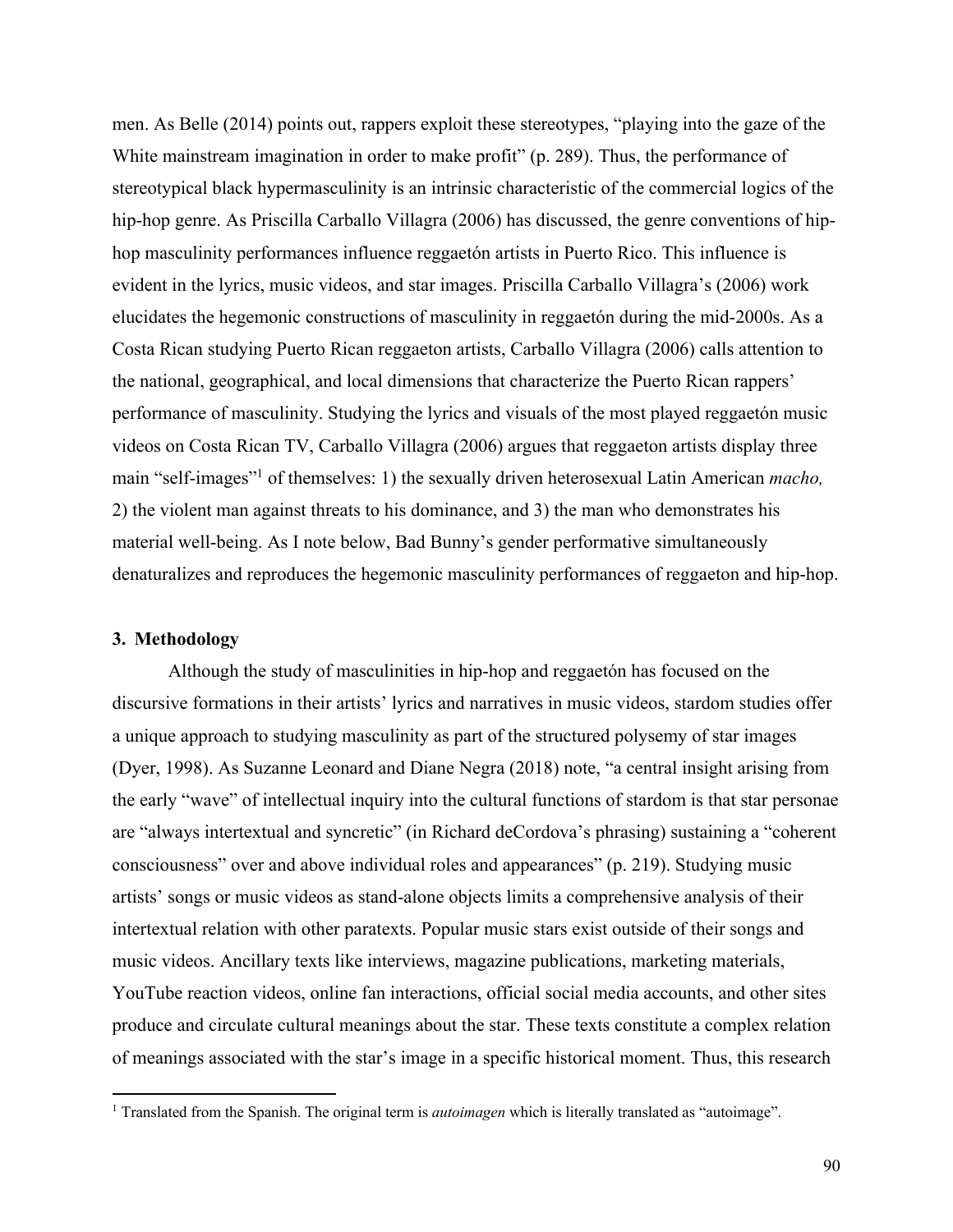studies Bad Bunny's masculinity performative as constructed through intertextual relations of several texts.

Bad Bunny's star image comprises various texts, including his music, videos, social media presence, publicity, and media coverage. From his SoundCloud rapper days to his multimillion artist-brand empire, Bad Bunny has gone through many different stages in his career. As Richard Dyer (1989) reminds us, "the image is a complex totality, and it does have a chronological dimension" (emphasis in the original text) (p. 63). In this research article, I study Bad Bunny's star image during his time under the Hear This Music label. Under Hear This Music, Bad Bunny had his breakthrough moment as the poster-boy of Latin trap in the Latin American, European, and US markets. Throughout this period, Hear This Music managed Bad Bunny's career opportunities, artist-brand, and star image. Thus, this research project focuses on Bad Bunny's star image since his popular debut song "Diles" in February 2016, until before his release of "Estamos Bien" in June 20182.

In the following pages, I discuss how Bad Bunny embodies the ironic, eccentric, and highly theatrical characteristics of camp aesthetics. As I note, through his emphasis on artifice, Bad Bunny denaturalizes the masculinity performances in Latin trap. However, camp's resistive potential is contained by relying on familiar stereotypes or tropes that reproduce hegemonic masculinity discourses in Latin trap music. Thus, the second part of this analysis focuses on Bad Bunny's reproduction of hegemonic masculinity performances that characterize Latin trap. Using Carballo Villagra's (2006) categories of hegemonic masculinity in reggaeton, I go over Bad Bunny's discourses that reproduce tropes like the "Latin American" macho, the violent badman, and the wealth flaunting artist.

## **4. Masculinities in Puerto Rican Trap: History and Genre Conventions**

The hegemonic masculine performances in Puerto Rican trap music result from genre conventions characterizing trap music as different from other genres in the music industry. Although hegemonic masculinities in Puerto Rican trap are similar to those in the early days of reggaetón (Carballo Villagra, 2006), the explicit lyrical content differentiated the trap genre from the sanitized lyrics of contemporary reggaetón music. Puerto Rican trap hybridized the musical

<sup>&</sup>lt;sup>2</sup> It is estimated that Bad Bunny broke up with "Hear This Music" during this period because "Estamos Bien" is the first song where the record label does not own the copyrights, nor they are mentioned in the song.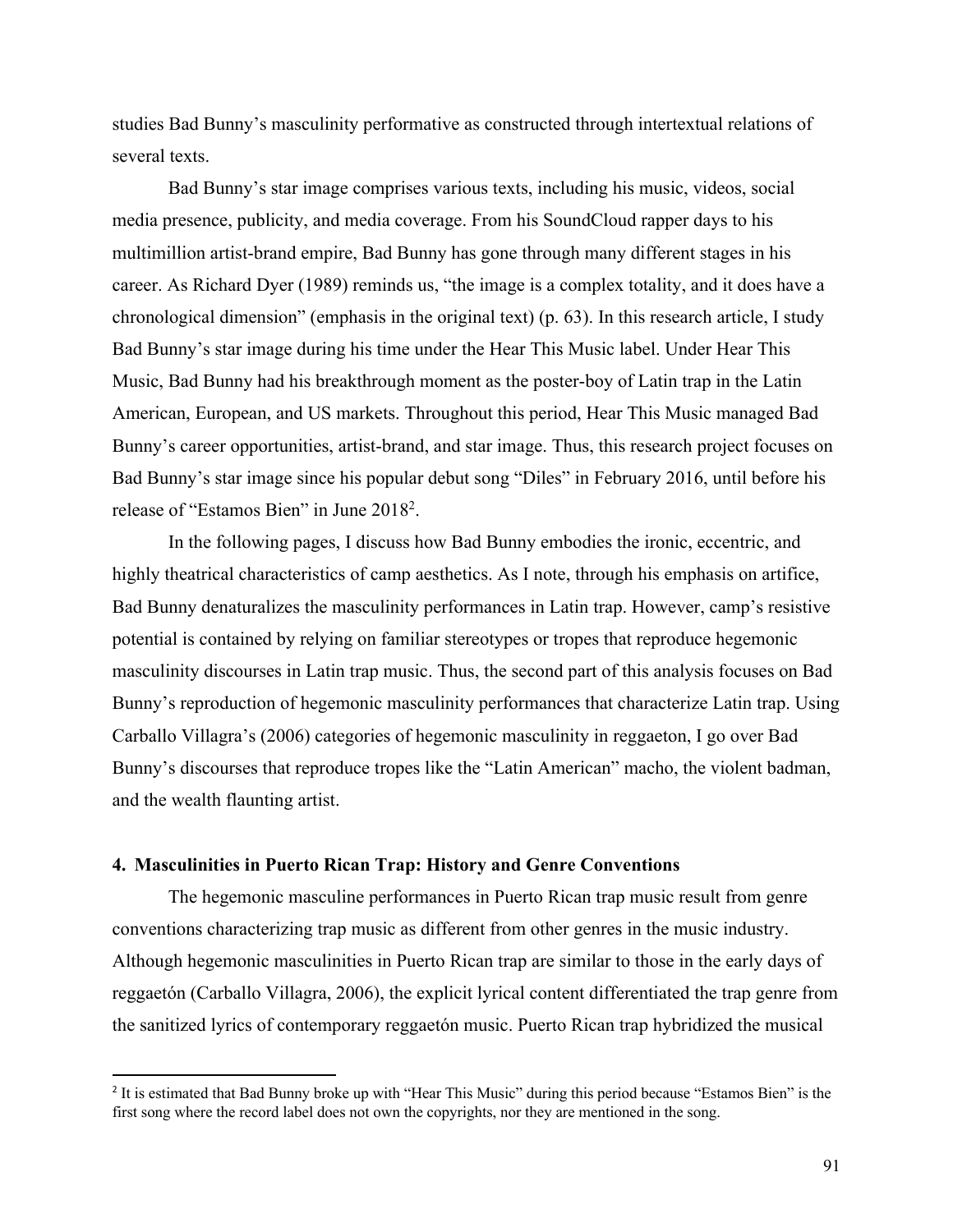aesthetics of trap music with thematic narratives found in reggaetón music. Just like reggaetón artists, Puerto Rican trappers portrayed a sexual-driven, violence-oriented, and wealth-flaunting masculine performance (Carballo Villagra, 2006). In contrast to contemporary reggaetón music, the trap scene distinguished itself for its violent, vulgar, and sexually explicit lyrics. However, as I discuss below, the Puerto Rican trap genre conventions are intrinsically tied to the industrial logics of the music business.

The rise of Puerto Rican trap coincided with the rapid adoption of streaming technologies, which catapulted reggaetón music as a global mainstream genre. As music journalist Elias Leight (2017) argues, the increasing popularity of Latin music -particularly reggaeton- resulted from a synergistic relationship of various factors. In Leight's (2017) words,

Increasingly widespread adoption of streaming services in the Latin American market coincided with those services honing their playlist approach, allowing them to concentrate their considerable muscle on catapulting tracks into global ubiquity. Latin American acts have also relied more on collaboration in recent years, allowing artists to pool their fan bases and enhance the effects of streaming's power.

The rapid adoption of streaming services -like Spotify and YouTube- in Latin America during the early 2010s coincided with the rising popularity of Colombia based reggaetón artist like J Balvin, Nicky Jam, Maluma, and Karol G. Thus, Colombia decentered Puerto Rico (and Miami) as it became one of the leading centers of reggaeton music production (Marshall, 2009). The Colombia ballad-reggaetón style came to characterize the mainstream aesthetic. As music critic Eduardo Cepeda (2019) argues, "mainstream Colombian reggaeton marked a softening of the perreo that had once ruled the charts. The new brand of reggaeton traded hard-hitting dembow with more velvety riddims and also toned down the lyrical content by focusing on romantic lyrics". While reggaetón remained one of the most popular genres in the Latin music industry, Spanish language trap music became an appealing music style among young lower and middle-class young adults in Puerto Rico for their musical aesthetics and explicit content.

Puerto Rican trap emerged in the early 2010s as a subcultural movement responding to the industrialized, commercialized, and saturated reggaetón market (Fullana Acosta, 2018). However, unlike reggaetón music, Puerto Rican trap did not receive any airplay during 2016. While reggaetón music dominated the airwaves, YouTube, and Spotify, artists and independent record labels working in the trap scene concentrated their distribution efforts in SoundCloud and urban music websites like iPauta.com, "FlowHot.net," "Obligao.com," and "AK47Full.com".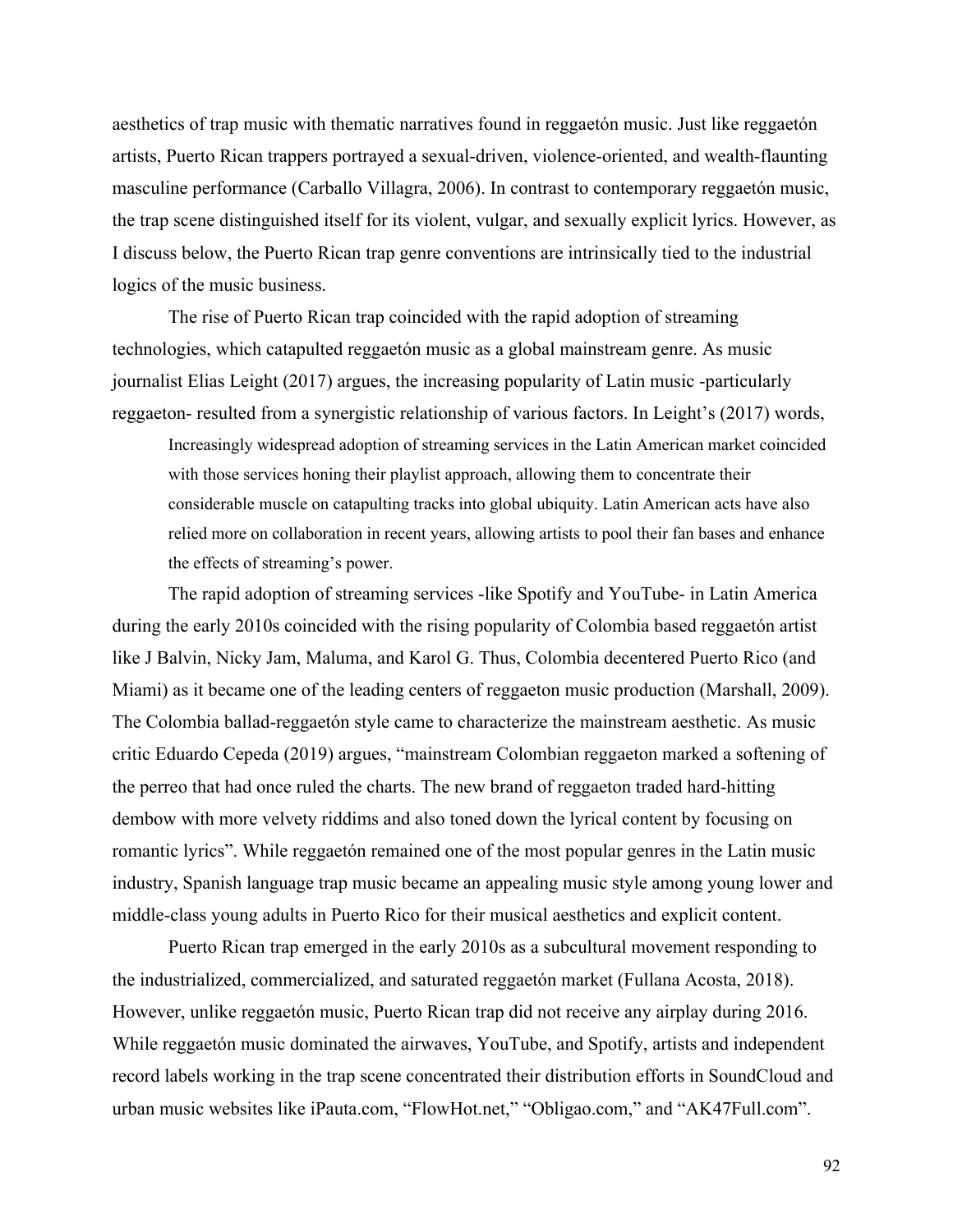Eventually, Puerto Rican trap artists began appearing in ad-sponsored streaming platforms like YouTube and Spotify. Although artists like Myke Towers, Fuete Billete, and Alvaro Díaz developed a trap scene through SoundCloud and social media since 2012, Puerto Rican trap music did not become a significant social, cultural, and economic phenomenon until the release of Bryant Myers, Anonymous, Anuel AA, and Almighty's song, "Esclava Remix" in 2015. Following the American trap music style, the instrumental of the song consisted of arpeggiated synth chords, airy pads, hard-hitting kicks, crisp snares, and hi-hat triplet notes. However, in contrast to American trap music, which was mainly associated with gangster narratives of gun violence and drug trafficking, sexual narratives were the thematic focus in "Esclava Remix" (2015) (Fullana Acosta, 2018).

"Esclava Remix" (2015) became the primary reference for producing the Spanish language trap genre convention in Puerto Rico. The Puerto Rican trap narrative *par excellence* depicts a nocturnal urban scene where the singer has a sexual encounter with a female partner, usually a married woman and/or a strip club dancer. For instance, the chorus for "Esclava Remix" summarizes the narratives that characterize Puerto Rican trap:

*"Hoy de nuevo te voy a ver, si llama pichea' el cell pero todo callado, nos tenemos que esconder hija de Lucifer, un demonio hecho mujer por eso soy tu amante y de lo mío eres fiel eres esclava de mi cama, matemos esas ganas contigo la paso y siempre lo volvemos hacer esto sin dejarnos ver, el secreto nadie va a saber que matamos las ganas en el cuarto de un motel"* (Esclava Remix, 2015)

The success of "Esclava Remix" on the streets led to subsequent songs that copied the pornographic aesthetics, sexual encounter narrative formula, and depictions of male dominance through sexual conquest. Popular songs such as "Tu Me Enamoraste Remix" (November 28, 2015) by emerging artists Larry Over, Anuel AA, Brytiago, Almighty and Bryant Myers, and "Ella y Yo" (January 27, 2016) performed by the emerging artists Anuel AA, Bryant Myers, and Almighty in collaboration with urban superstars Tempo and Farruko, and "La Ocasión" (February 13, 2016) performed by Anuel AA, alongside the successful emerging artists Ozuna and veterans Arcángel and De La Ghetto followed the narrative formula and solidified the thematic approach of trap music. As the University of Puerto Rico professor Mabel Rodríguez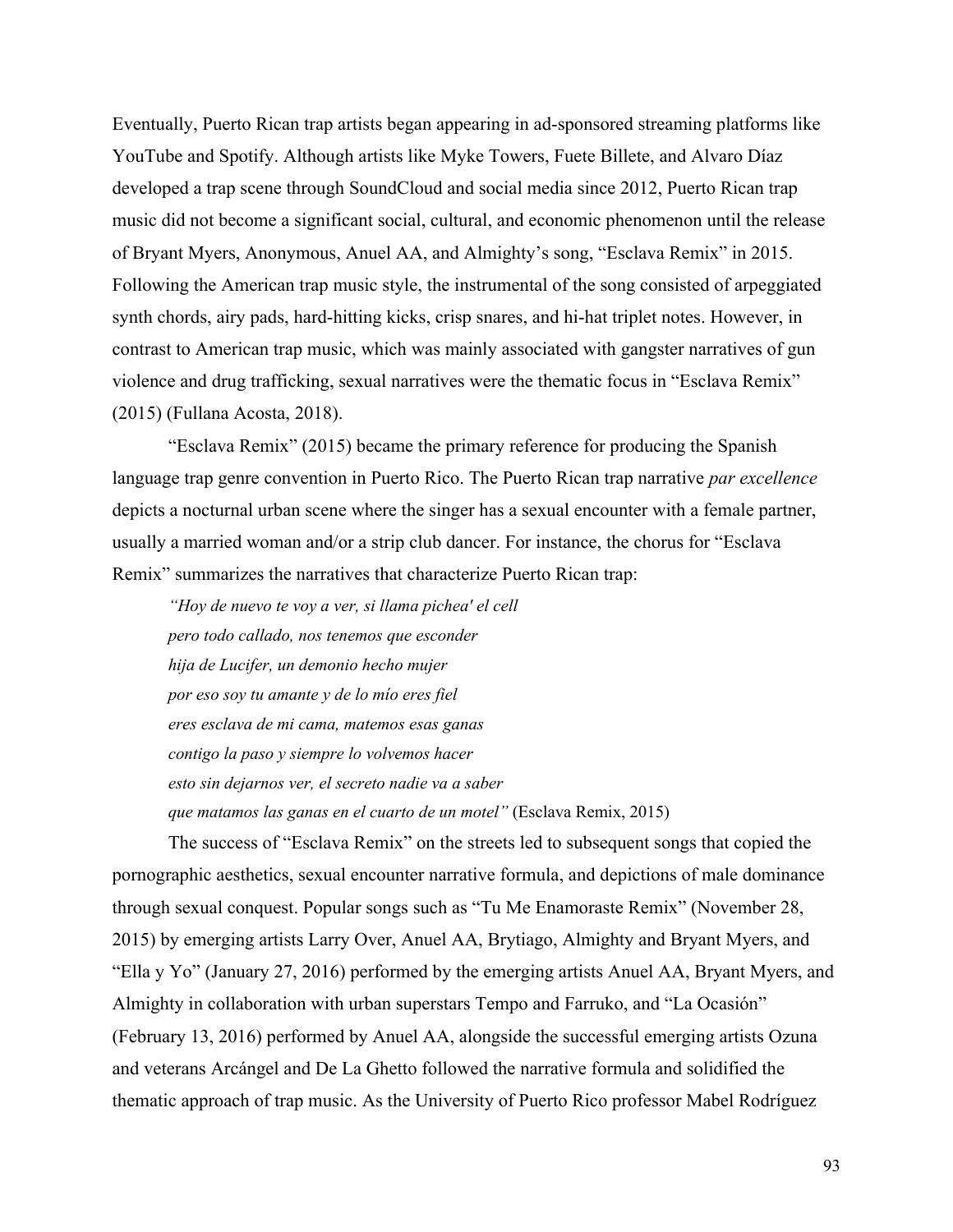has pointed out in an interview, "it seems that there is a type of soft porn in these songs" (Fullana Acosta, 2018). Using the narrative vehicle of the excess and the detail (Calabrese, 1999), trap artists narrate their sexual encounters in a pornographic register. Thus, the vulgar and explicit narratives of sexual encounters serve as tropes to depict the Puerto Rican trap artists' virility.

The genre conventions of Puerto Rican trap informed the masculinity performances of artists. They reproduced vulgar narratives where sex-driven, violence-oriented, and wealthflaunting attitudes comprise the hegemonic masculinities. The vulgar and sexually explicit content became a precious cultural capital (Bourdieu, 1986) for emerging Puerto Rican trap artists as they paved the way for the increasing industrialization of their careers. Already established Puerto Rican reggaeton artists like Farruko, Arcángel, De La Ghetto, Baby Rasta, Tempo, and Zion adopted similar approaches as they ventured into the emerging subcultural scene. Thus, in this context where vulgar, excessively violent, and sexually explicit lyrics comprise the cultural capital of Puerto Rican trap music, Bad Bunny emerges as a prominent figure.

## **4.1 Bad Bunny: From SoundCloud Rapper to Artist-Brand**

The increasing industrialization of the Latin trap genre -as exemplified by the increasing participation of well-established reggaetón artists and producers such as Farruko, DJ Luian, and Mambo Kings- coincided with Bad Bunny's emerging career. By the time that DJ Luian and Mambo King's released "La Ocasión" (2016), the first international Latin trap hit, Bad Bunny had only released his first popular song, "Diles" on SoundCloud (February 2016). Before becoming the famous Bad Bunny, Benito Antonio Martínez Ocasio was a student at the University of Puerto Rico in Arecibo and worked at a local supermarket in Vega Baja, Puerto Rico. Like other Puerto Rican trap artists, Bad Bunny grew his audiences by uploading songs to SoundCloud until "Diles" (2016) broke out as a hit on the island. According to Bad Bunny's origin story myth, one of the Mambo Kings heard "Diles" and referred it to DJ Luian, who immediately signed Bad Bunny to their record label *Hear This Music.* 

During his time under *Hear This Music,* Bad Bunny started defining his star image through his music, live performances, and, most importantly, his visual appearance. Since the early days of his career, audiences praised -and criticized- Bad Bunny for his unconventional fashion choices and self-presentation. For instance, his infamous "Flow Miami" outfit, composed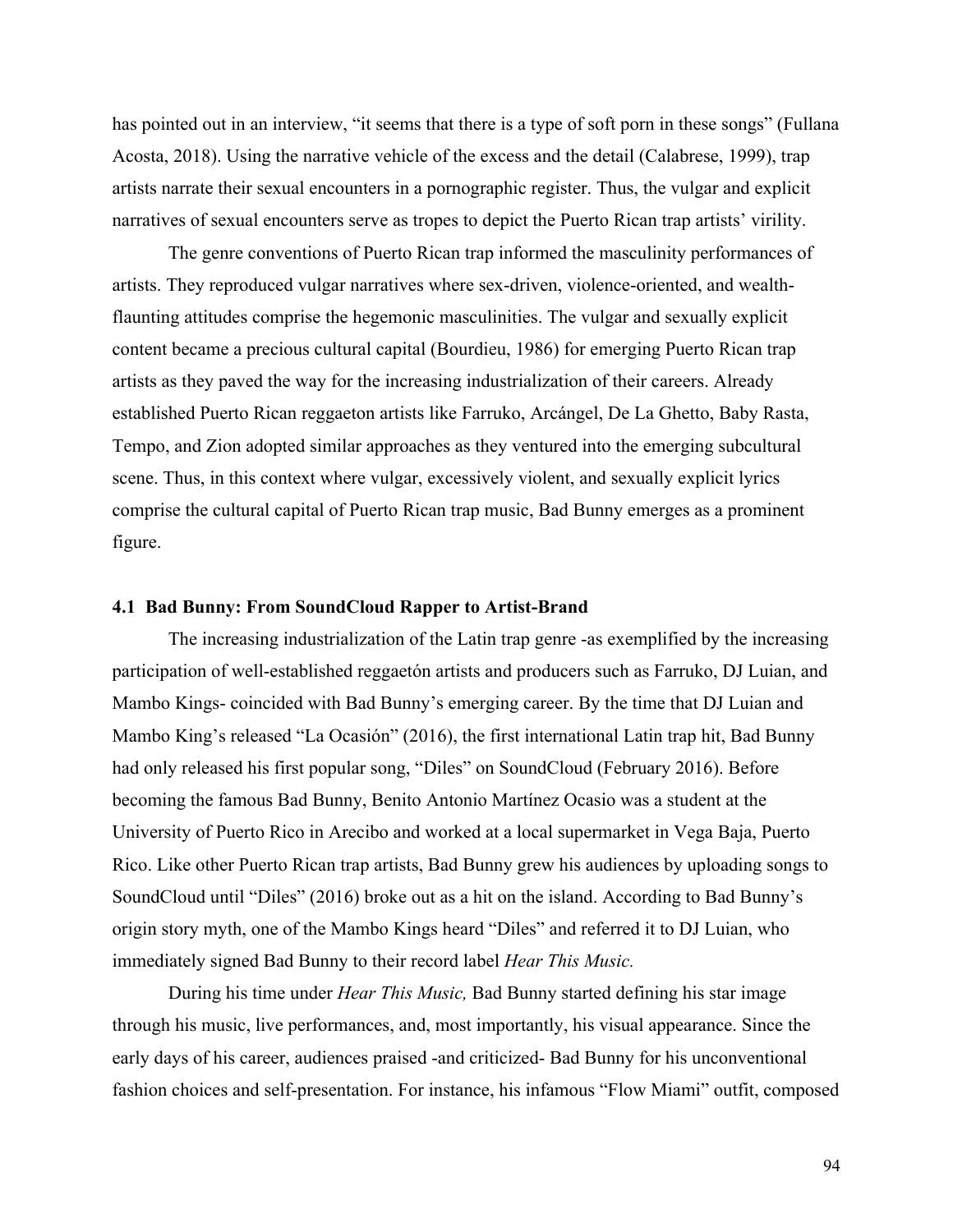of a matching set of a pineapple patterned pink short-sleeve button shirt and shorts, marked Bad Bunny as an artist with kitsch and bad fashion tastes. A few months later, he became a fashion icon recognized for his eccentric fashion styles that set trends among the Puerto Rican youth. As his manager at the time, DJ Luian, claims "his clothes and his style, he brought that on his own. I mean, when he came to us, he was already that way. That was one of the things that caught our attention. If you go to a clothing store in Puerto Rico now, the mannequins are Bad Bunny" (Billboard, 2018a). His eccentricity and extravagance became one of the main features that differentiated Bad Bunny from the rest of the Latin trap and reggaeton celebrities. As Omar Calabrese (1999) points out, eccentricity is highly regarded value in media cultures because it confers an aura of distinctiveness from the ordinary. Indeed, his fashion became Bad Bunny's distinctive quality, as evidenced by the media coverage in the popular press (Dominguez, 2018; Cordero, 2018), and trade publications (Estevez, 2017; Cobo, 2018)

The independent label *Hear This Music -*distributed by "Sony Latin Entertainment" (Leight, 2018)- served as an industrializing production force, digital branding agency, and as an intermediary between Bad Bunny and big act artists (Ydrach, 2017). The record label introduced Martínez Ocasio to an accelerated production workflow that afforded him to stay relevant throughout 2017 and 2018. As the Lain Vice President in *Billboard* magazine claims in 2018, Bad Bunny "is an artist that, two years ago, no one knew him, and he's exploded, and he is releasing new music every couple of weeks" (Billboard, 2018a). Throughout 2017, Bad bunny released several songs, music videos and toured for months in Latin America, United States, and Europe. In addition, *Hear This Music* acted as a marketing agency that manufactured the fame and charisma of Bad Bunny on Instagram with daily content. As DJ Luian claims, "we took in Bad Bunny when he had 6,000 followers [on Instagram] and now he almost has 600 [thousand followers]" (Ydrach, 2017). Instagram became the artist's most important marketing tool because he could reach his devoted fans directly by posting pictures, recording ephemeral 20 second 'stories', and broadcasting live transmissions as an ordinary user who shares his spectacular everyday life. Finally, *Hear This Music* served as an intermediary between Bad Bunny and other famous acts. In his early career, he accrued social capital (Bourdieu, 1986) by working with famous reggaetón artists such as Ozuna, Arcángel, Ñengo Flow, Jory Boy, De La Ghetto, Wisin, and J Balvin, among others. In addition, Bad Bunny began to enter the US mainstream market by collaborating with American pop music figures such as producer Major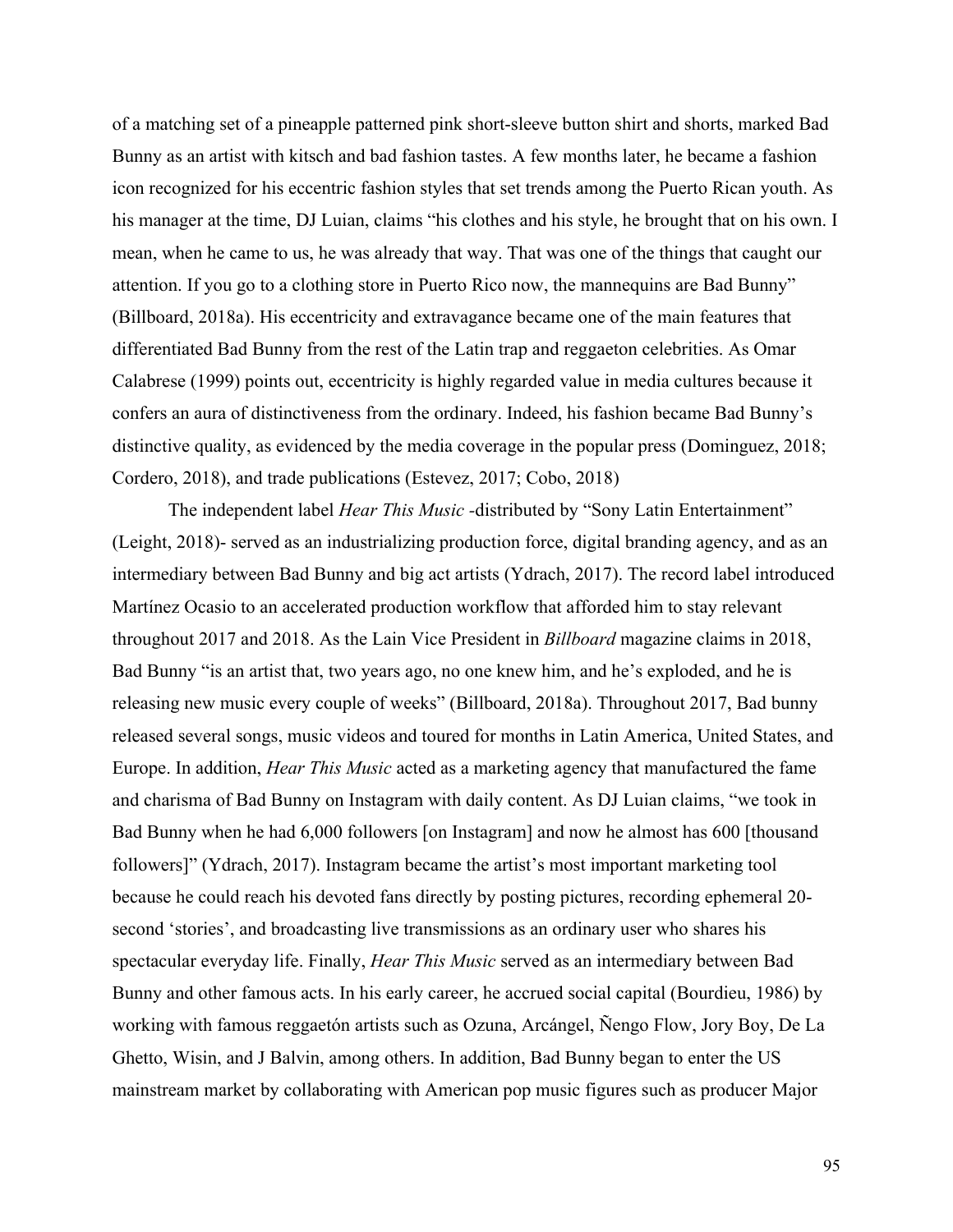Lazer, Latina singer Camila Cabello, rapper Travis Scott, Migos-member Quavo, trapper Future, producer Timbaland, mainstream artist Nicky Minaj, and rapper 21 Savage.

While 2018 was one of the most productive years for Bad Bunny's career, he had problems with his team at *Hear This Music.* He was disgruntled with the exploitative working pace, the lack of creative autonomy, and the terms of his contract. For instance, in an interview in January 2018, he jokingly said that his first memory from the *Billboard Latin Awards* was "going 24 hours without eating, I was doing media" (Billboard, 2018b). The accelerated workflow that once helped him reach his place at the top provoked feelings of depression (Ydrach, 2018). As a result, Bad Bunny, the excessively active Instagram user, disappeared from social media at the beginning of June. After disappearing for 28 days<sup>3</sup>, Bad Bunny returned to the media landscape with a highly publicized new song and music video, "Estamos Bien"  $(2018)^4$ . After he left his former record label, Bad Bunny began a new phase in his career.

Under record label *Rimas Entertainment*, Bad Bunny has embraced his queer- and I would argue camp- aesthetics more explicitly and changed his lyrical content. Previously, Bad Bunny stirred a moral panic in Puerto Rico for his vulgar, violent, and sexist lyrics (Bonilla, 2018). In the new stage of his career, Bad Bunny sanitized his lyrics and stepped away from violent and hypersexual narratives in favor of themes like nostalgia, social commentary, queerness, and self-love. For instance, his songs are full of references to older reggaetón songs, and his music videos reference 90s aesthetics. In addition, the "Solo De Mi" music video (2018) is a social commentary on domestic violence. Furthermore, as Larissa Hernández (2020) has argued, Bad Bunny's music video "Caro" (2019) is a cultural product that carves "a queer space in the greater discourse of Latin trap music" (158). More recently, Bad Bunny has maintained his new image by invoking nostalgia in music videos like "La Difícil" (2020), playing a leading role during the "Verano del 19" protests in Puerto Rico, and disrupting gender norms while performing drag in the "Yo Perreo Sola" music video (2020). In addition to maintaining his musical career, Bad Bunny has expanded his artist-brand in other capitalist ventures. His acting role in the next season of Netflix's *Narcos* TV series, his shoe design collaboration with

<sup>&</sup>lt;sup>3</sup> The fact that his disappearance from social media was reviewed by several media outlets indicates <sup>4</sup> It is rumored that "Estamos Bien" (2018) marked Bad Bunny's departure from *Hear This Music* because the label did not own the copyrights to Bad Bunny's song for the first time since his debut.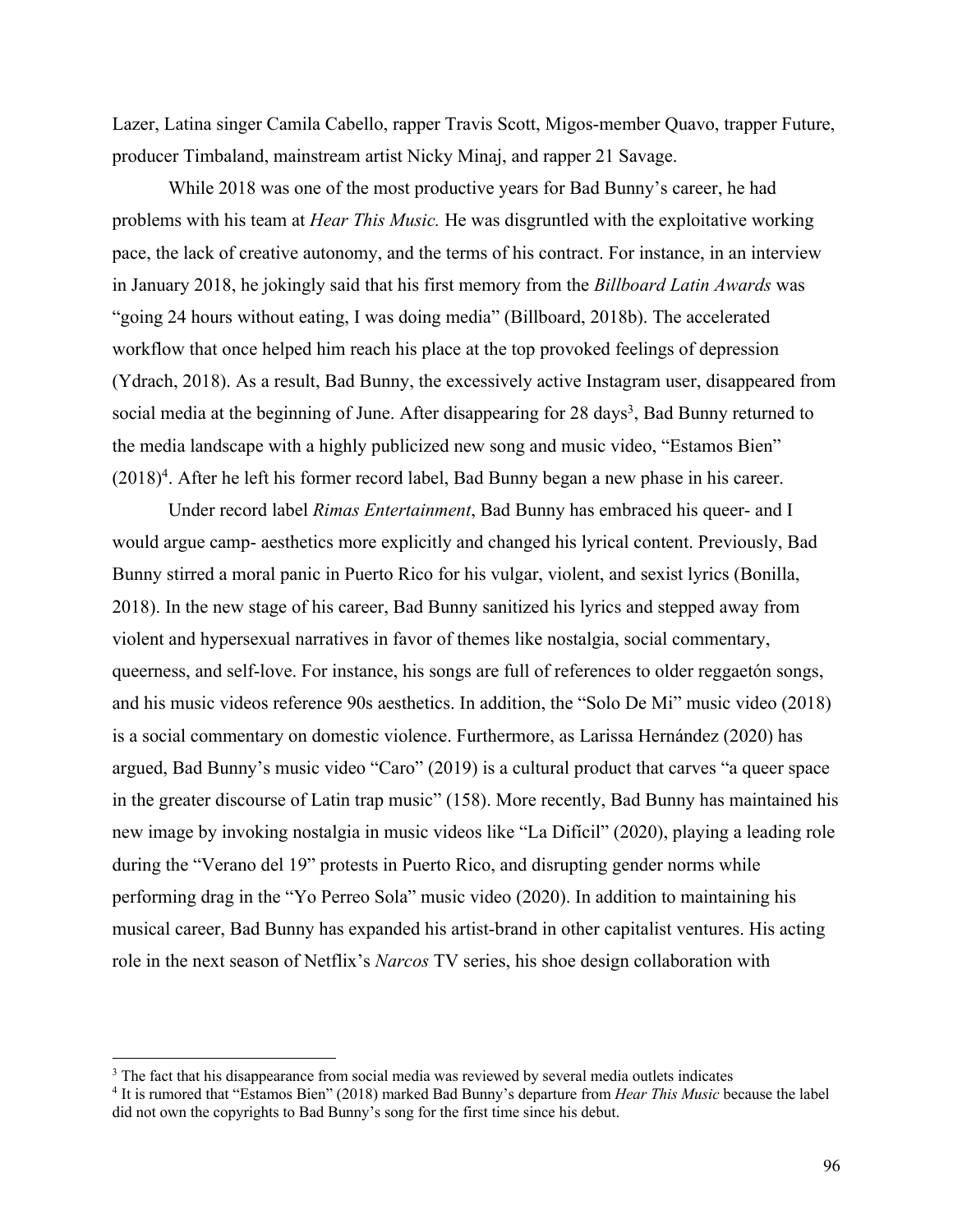sportswear brand *Adidas*, and his physically challenging work as a wrestler in the WWE signal his incursion into other areas of the entertainment business.

#### **5. Bad Bunny's Masculine Performativity**

Bad Bunny's star image became a representation of alternative forms of masculinity. As Puerto Rican professor Sarah V. Platt (2018) has argued, Bad Bunny "redefines or challenges masculine performances associated to [Latin trap]" (p. 8). Similar claims have been made in the popular press (Viera 2018; Fullana Acosta, 2018; Herrera, 2019; Del Valle Schorske, 2020). Although I agree that Bad Bunny's gender performativity has the potential to challenge hegemonic notions of masculinity in Latin trap (and reggaeton), I argue that his gender performativity only transgresses the limits of masculinity in Latin trap. As I argue below, Bad Bunny's camp aesthetics offer a potential resistive act against the reproduction of hegemonic masculinities found in Latin trap music. Through camp aesthetics, he makes visible the artificial construction of masculinity that has been naturalized by reproducing specific tropes like the pimp, the gangster, or the player. However, the denaturalizing effect of his camp performance requires the reproduction of these tropes and, by extension, maintaining them as the normative masculine form. In addition, the individualization effect of camp aesthetics constructs Bad Bunny as an exceptional case rather than the norm. Thus, while he makes visible the limits of hegemonic masculinity, he does not expand them.

#### **5.1 Bad Bunny's Camp Visual Aesthetic**

Bad Bunny transgresses the limits of masculine performance in the Latin trap genre through eccentric and extravagant camp aesthetics. Bad Bunny's gender performative draws from the genre conventions of Puerto Rican trap, digital cultures, and male fashion. Particularly, Bad Bunny emulates the gender-bending fashion and visual aesthetics of high fashion brands like Gucci (Rivera-Figueroa, 2019). Gender fluidity has been used as a marketing strategy and assimilated as a normative performance in spectacle cultures (Crepax, 2017). Bad Bunny is not the first artist to deploy aestheticized ironic approaches to gender expression. The US mainstream culture has seen the camp performances of celebrities like David Bowie, Michael Jackson, Madonna, Boy George, Lady Gaga, Lil Nas X, among others (Donelly, 2017; Jamieson, 2007; Crepax, 2017; Vigo, 2010).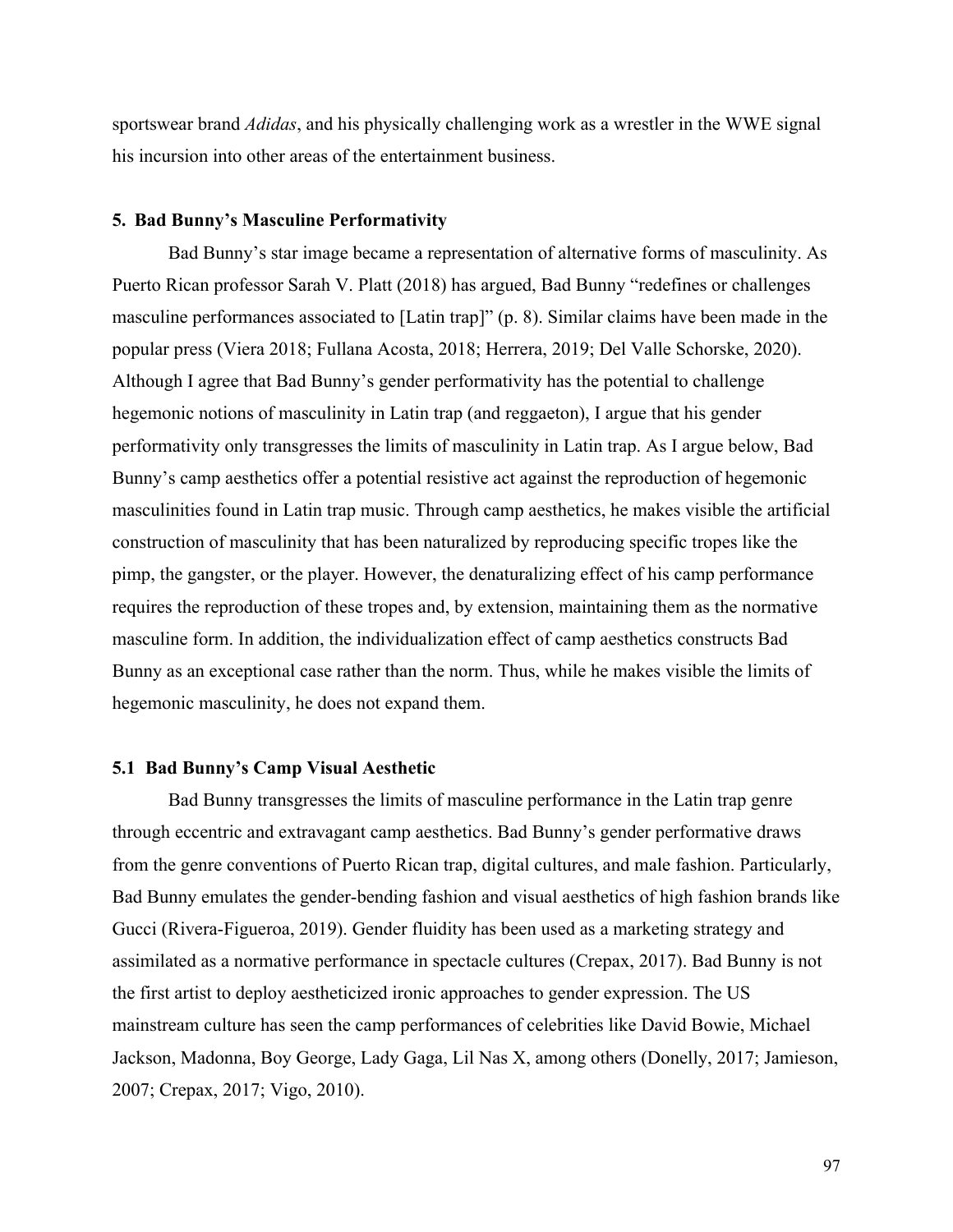Nonetheless, it is not common to find gender-bending performances in a genre characterized by heteronormativity, sexism, and homophobia. Historically, reggaetón and hip hop artists have depicted hyperbolic hegemonic masculinity performances that reject men who are not, do not appear to be, or do not look like heterosexual men. Thus, Bad Bunny appears to disrupt the expectations of masculine performance in the Latin trap genre through his aestheticized, ironic, and theatrical camp sensibility. However, his transgressive performance requires him to reproduce the stereotypical performances that characterize the genre. Thus, it is within the limits of camp as, simultaneously, a form of resistance and a form of containment (Robertson, 1996) that we should consider camp's resistive possibilities.

Bad Bunny is known for his ironic take on the "badman trope" (Kelley, 1996) that permeates hip-hop and reggaetón genres. As Babuscio (1977) argues, "irony is the subject matter of camp, and refers here to any highly incongruous contrast between an individual or a thing and its context or association. The most common incongruous contrast is that of the masculine/feminine" (p. 41). As a Latin trap artist, Bad Bunny is expected to take on a threatening, confrontational, and hypermasculine role when he appears in the public sphere. As I note below, his lyrics and music videos reproduce the stereotypical depictions like the gangster, pimp, drug dealer, and player. In addition, the music industry expects a congruency between his masculine performances and his promotional images on his social media accounts. However, Bad Bunny appears as an incongruous individual in the Latin trap celebrity system for his eccentric attires and traditionally feminine poses. For instance, his role in the "Tu No Mete Cabra" (2017) music video mixes two different stereotypical depictions, "El Bandido" (Ramírez-Berg, 2002) and the pimp (Bonilla, 2018). Both of these representations construct violent, vicious, and threatening masculine performances. However, Bad Bunny's vibrant color clothing like his *Gucci* floral shirt with yellow shorts and his bright pink trench represent an incongruent contrast with the gender expectations that characterize the narrative tropes. Similarly, *Gucci's*  gender-bending *Snake Floral Heritage* suit provokes a similar effect in Bad Bunny's *Tony Montana-esque* drug lord performance in "Chambea" (2018). In addition, Bad Bunny deploys an incongruent construction of a Latin trap artist by using traditionally feminine clothing and body decorations in his live performances, Instagram posts, and media appearances. For instance, he uses bright-colored shirts and pants, highly stylized jackets, long earing hoops, neck chokers, stoles, jumpers, and nail polished hands.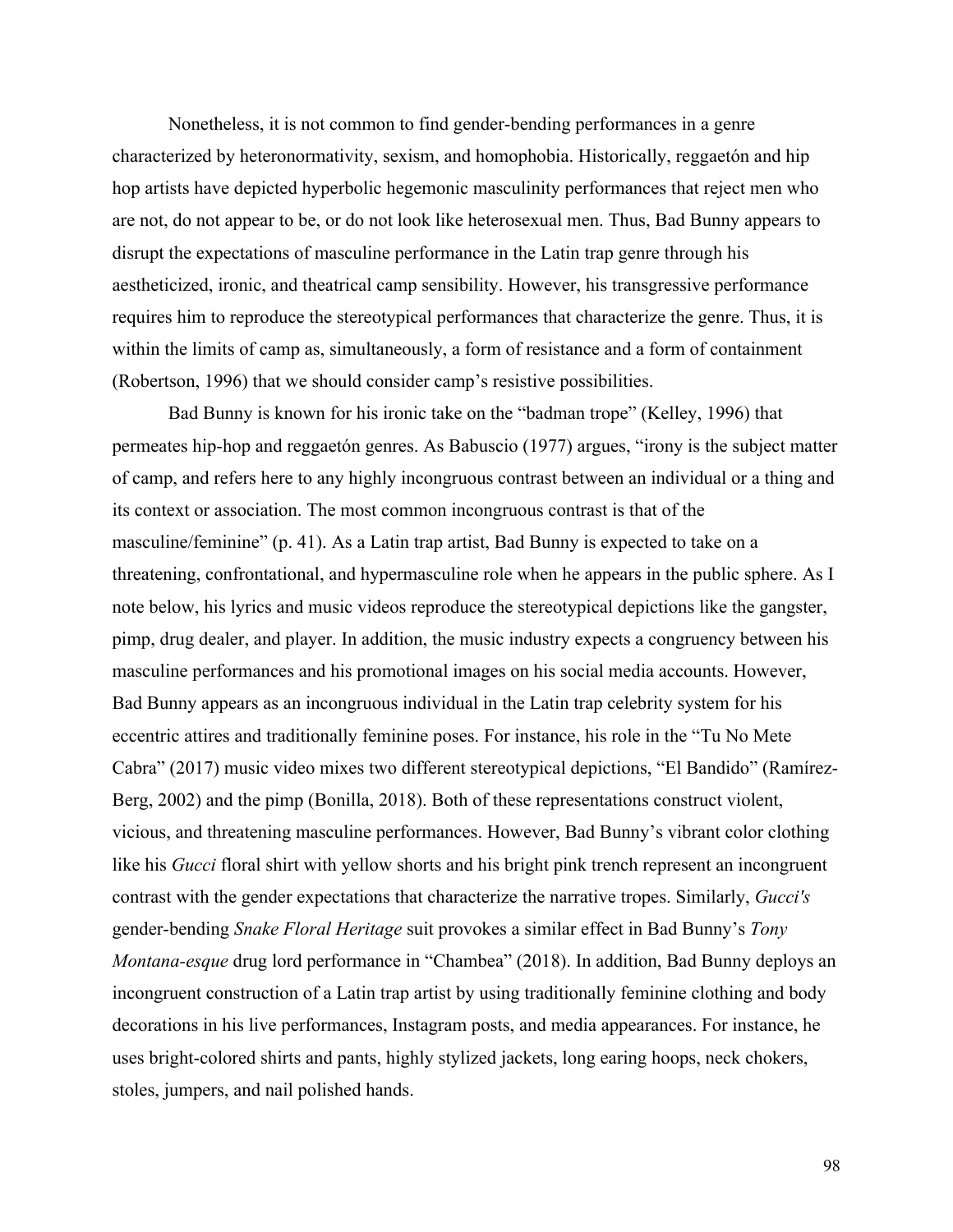Although irony and incongruence are at the heart of camp, "incongruence must be made visible […] in particular, typically excessive, ways for it to be coded as camp" (Shrugart and Waggoner, 2008, p. 33). Bad Bunny is a star known for his eccentric and flamboyant visual appearance. As Shrugart and Waggoner (2008) argue, "style of the exaggerated, ostentatious, outrageous sort constitutes camp, rendering a spectacle" (p. 33). The glamorousness of camp performances corresponds with the conspicuous consumption that characterizes many star images (Dyer, 1998). Bad Bunny's over-the-top attires and extravagant accessories attract the camera lenses of paparazzi, red carpet photographers, and social media users. As a result, his exaggerated and highly stylized fashion became one of the main discussion topics in red carpet events. For instance, Puerto Rican fashion stylist has mentioned that "everyone is looking forward to witnessing Bad Bunny's [red carpet] outfits […] he captures the attention [of the media and audiences]<sup>5"</sup> (Cordero, 2018). For instance, his sensuous purple light reflecting jackets in the 2018 Latin Billboard Awards, exaggerated soft-textured fur coats, and kitschy outfit combinations exemplify Bad Bunny's camp aesthetic as an attractive element in his career. However, more than being an attractive quality of Bad Bunny's star image, camp aesthetics unveil the artificialness of the normative masculine performance in Latin trap through exaggeration. Through exaggerated performances, Bad Bunny evidences "the 'off,' of thingsbeing-what-they-are-not" (Sontag, 1964, p. 3).

Bad Bunny's theatrical performance emphasizes the socially constructed nature of the masculine performance in Latin trap music. His participation in live events, social media, and music videos tends to emphasize his life-as-theatre. Bonilla (2018) has already noted that Bad Bunny's middle-class background reveals that his violent and misogynistic lyrics are fantastic narrativizations of an imagined underclass lifestyle. Nevertheless, this critical distance between the reproduction of stereotypical representations seems evident in his star performance.

Bad Bunny's theatrical performance is evidenced in Instagram posts where he uses a Panther head, carries the WWE Heavyweight Championship belt, or brings a slice of pizza into the studio. However, the most obvious example of his theatricality is his red carpet appearance and live performance in the 2018 *American Music Awards*, where he showed up with a prosthetic third-eye on his forehead. His unnatural and highly stylized appearance emphasizes his "Beingas-Playing-a Role" (Sontag, 1964, p. 4) in the Latin trap celebrity system.

<sup>&</sup>lt;sup>5</sup> Translated from the Spanish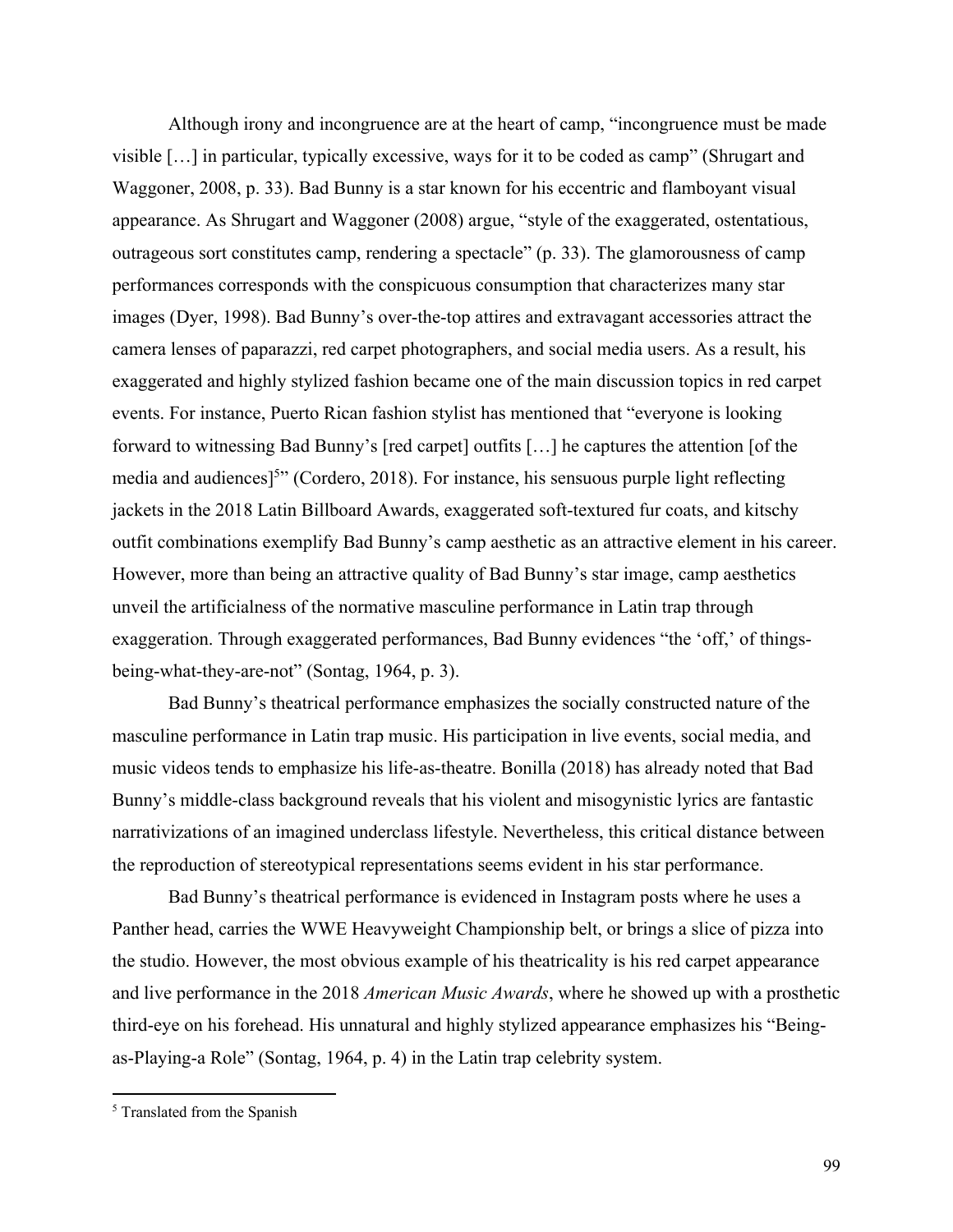Through his ironic, eccentric, and theatrical performance, Bad Bunny demystifies the naturalness of the "Latin trap artist" hegemonic masculine self-image. His ironic presentation of his star persona presents a contrasting incongruence with the hyperbolic, threatening, and confrontational masculine presentation that characterizes hip-hop and reggaeton artists. His eccentric, extravagant, and excessive visual aesthetics highlight the contrasting incongruency in the genre expectations by exposing the artificialness of its arbitrary but naturalized boundaries. The juxtaposition of the narrative tropes of the Latin trap genre and the ironic, exaggerated, and theatrical performance renders visible the limits of masculine performativity in the genre. However, Bad Bunny's camp performance singularizes him as an exceptional case among other artists. In addition, his ironic, eccentric, and theatrical performance reproduces the generic hypermasculine stereotypes. As Robertson (1996) has argued, camp serves as both a form of resistance and containment. In the following pages, I discuss the reproduction of hegemonic masculinities found in Bad Bunny's star image.

## **5.2** *"Diles Que Yo Me Sé Tus Poses Favoritas"***: Bad Bunny as a Sexual Subject**

As Carballo Villagra (2006) argues, the "self-images" constituting the masculine identity in reggaetón music is the Latin American macho, a promiscuous male who is "surrounded and desired by multiple women, always available to engage with them sexually<sup>6</sup>" (Carballo Villagra, 2006, p. 93). Bad Bunny has not shied away from flaunting his sexuality in his songs, music videos, interviews, and social media posts. By conquering sexual partners, men demonstrate their power as sexual subjects. As Puerto Rican anthropologist Rafael Ramírez (1991) points out, "the *macho* seduces, conquers, takes, and deploys his sexual potency" (p. 59). Throughout the conquest process, men represent themselves as sexually experienced subjects who satisfy their partners' needs. In his first popular song, "Diles" (2016), Bad Bunny conquers a woman with whom he does it "*adentro del carro*," and he "*prende otro phillie*" while they prepare for "*el cuarto polvo*." Nonetheless, Bad Bunny's sexuality is not exclusive; instead, he has the power to conquer several "*babys"* after his breakup in his song "Soy Peor" (2016). Among them, we can find,

*"la blanquita que le hace lap dance, la rockerita que se lo meto con to' y Vans,*

<sup>6</sup> Translated from Spanish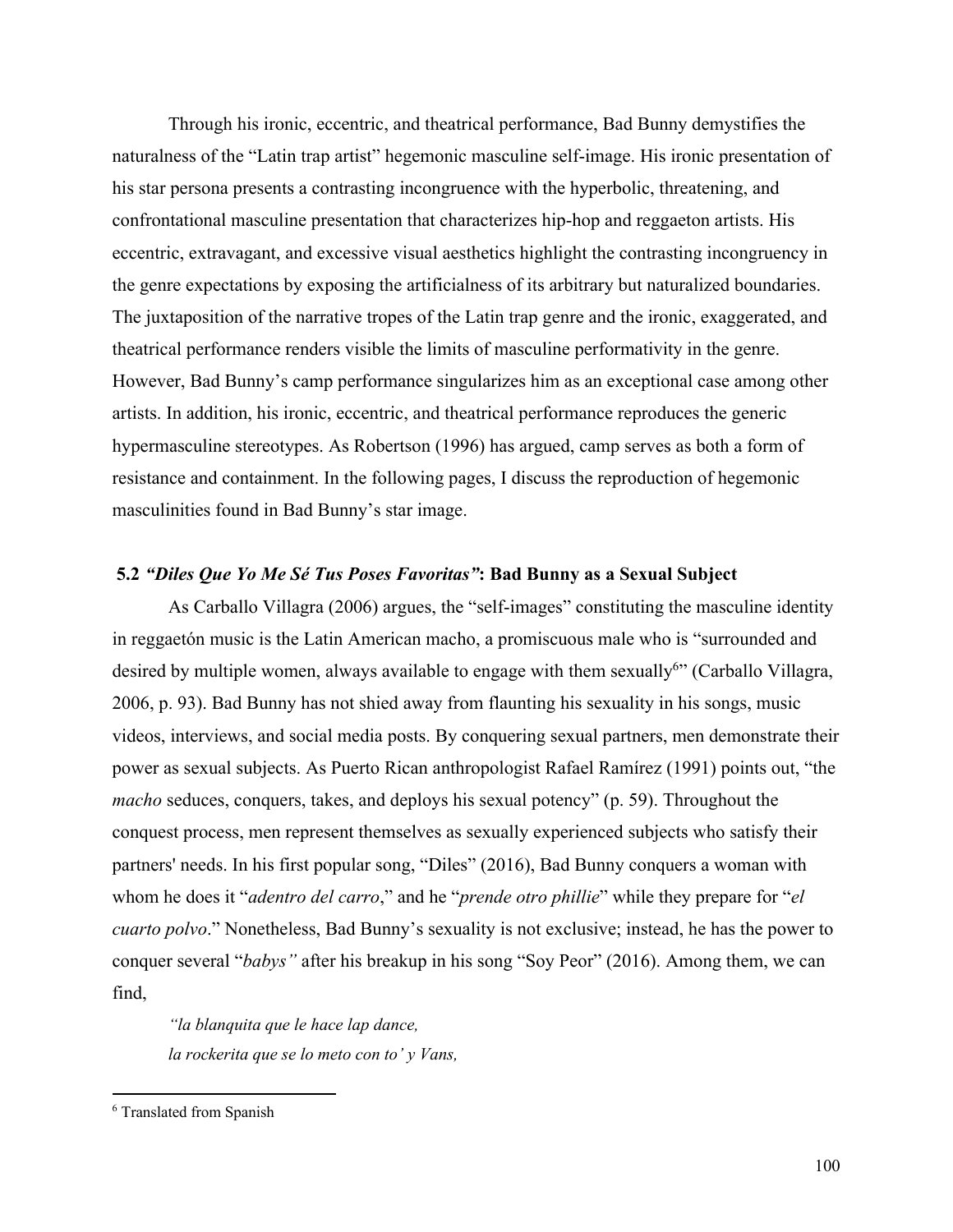# *las prietas, las rubias, modelos y eso es sin contar todas las fans".*

Similarly, music videos for songs like "Diles" (2016), "Soy Peor" (2016), "Chambea" (2018), and many others construct the artist as surround and desired by several women. Bad Bunny represents himself as a masculine self who accrues and exercises his power by conquering and having sexual encounters with multiple women. However, women are not represented as passive or disinterested subjects in Bad Bunny's lyrics; on the contrary, women are portrayed as active subjects who seek and enjoy sexual pleasure.

Female sexual satisfaction is an essential feature in Puerto Rican trap lyrics. Trap artists construct themselves as experienced and knowledgeable 'sex makers' by sexually satisfying their female partners. As Ramírez (1991) argues, "in addition to providing sexual pleasure to his female partner, the [man's] need to drive her to an orgasm or various orgasms, responds to the representation of the man as a potent subject" (p. 62) In his music, Bad Bunny represents himself as a "sex master" who satisfies his partners' sexual needs in "Diles" (2016):

*"Diles, que yo me sé tus pose' favoritas Que te hablo malo y que eso te excita Que te hago todo lo que necesitas pa' hacerte venir"* (Diles, 2016)

The rapper's ability to satisfy women constructs him as a potent male and signifies his superiority among other men. The narrative formula of Latin trap tends to revolve around a sexual encounter with a married woman who is not satisfied with her partner. An unsatisfied woman "is a potential adulterous woman because she can meet up with, or search for, another man who does it better" (Ramírez, 1991, p. 62). For instance, in the Grammy awarded song "Si Tu Novio Te Deja Sola" (2017), Bad Bunny asserts his masculinity by seducing a woman whose partner does not satisfy her. Similarly, songs like "Tu No Metes Cabra" (2017) construct infidelities as masculinity devaluating practice.

## *5.3 "Chambea, Jala!"***: Bad Bunny as a Violent Subject**

In addition to the sexual narratives that characterize the Latin American macho imagery, reggaetón and hip-hop artists portray a masculine performance that evidences violence and aggressiveness against police officers, other artists, and people who disapprove of their musical aesthetics (Delgado, 2000; Belle, 2014; Carballo Villagra, 2006). Bad Bunny is no exception to the rule. Many of his songs represent spectacular narratives of ghetto life. Moreover, as I note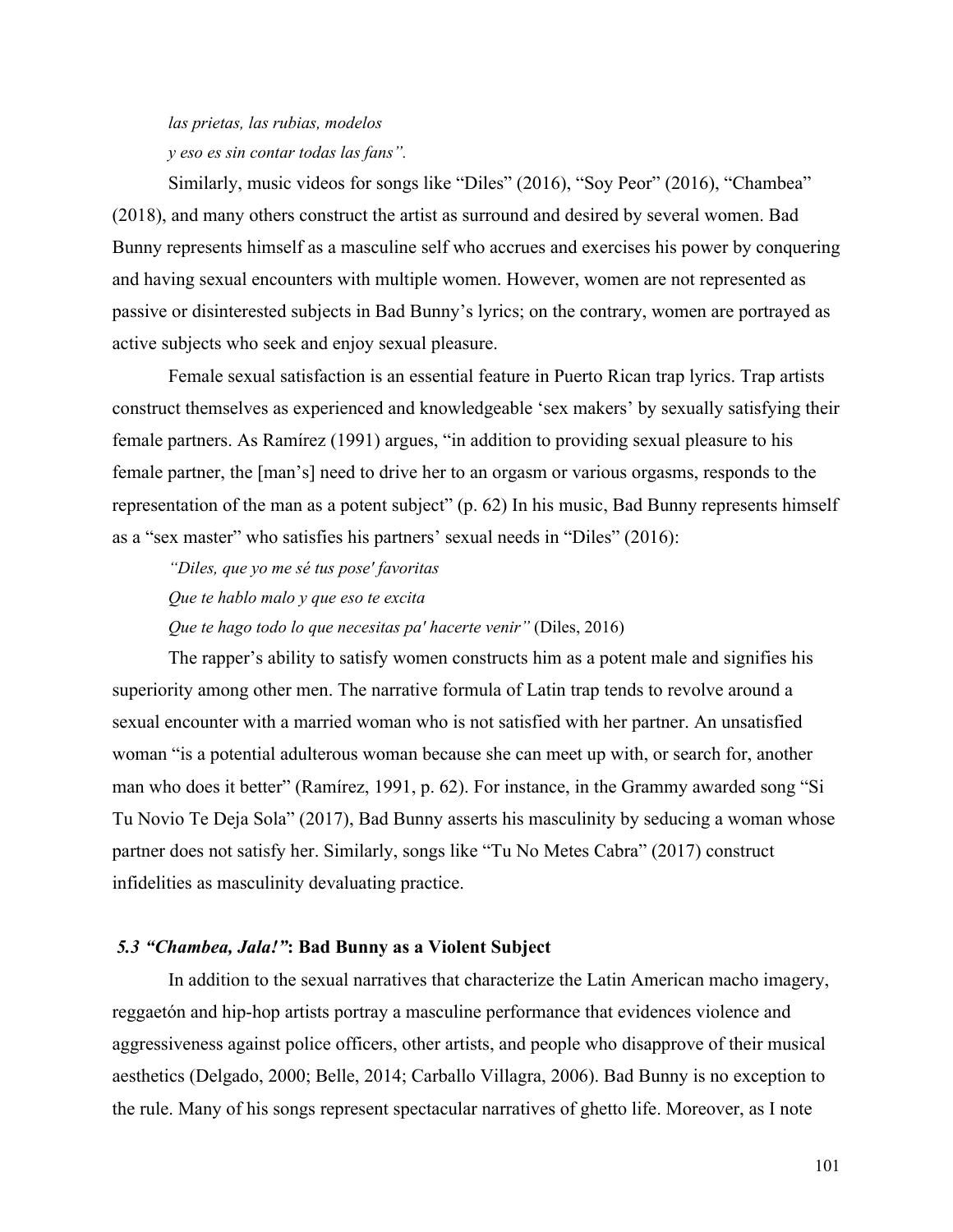below, Bad Bunny adopts stereotypical roles associated with street violence, such as the gangster, pimp, and drug lord (Bonilla, 2018; Belle, 2014).

By playing the gangster and drug dealer role, Bad Bunny portrays a violent character who intimidates a 'ghost competitor' in his song, "Tu No Vive' Así" (2016). Elements like onomatopoeic gun sounds and poetic images like falling bodies indicate a violent attack against figures who threaten Bad Bunny's dominance: "*prá, prá, otro más que se cae por la fuerza de gravedad, prá, prá, otro más por si sobrevive de casualidad*" (Tu No Vives Así, 2016). Thus, Bad Bunny's self-image reveals his violent nature and his ability to dominate his opponents physically. Similarly, Bad Bunny depicts an aggressive and dominant performance in the "Tu No Vive' Así" music video as he infiltrates a *residencial7* in an ice cream truck accompanied by his producers DJ Luian and Mambo Kings and artist Arcángel, all dressed as masked "hit-men."

Hip hop and reggaetón artists recur to devaluating other men's masculinities to display their power. As Ramírez (1991) reminds us, "the competition [among men] can be expressed by recurring to mechanisms that devaluate other men's masculinity" (p.  $83$ )<sup>8</sup>. Through devaluation mechanisms, Bad Bunny depicts his opponent as a "pendejo," a lesser man, and a loser compared to him. For instance, the repeatedly sampled "Tu No Metes Cabra Sarabambiche" in Bad Bunny's "Tu No Metes Cabra" (2017) song depicts an opponent who is incapable of inciting fear, get respect, and exert their power. Similarly, Bad Bunny's song "Chambea" (2017) alludes to his opponent's lack of power as Bad Bunny teases him to pull the trigger: "*Chambea, jala, cabrón que no te quedan balas*." Thus, Bad Bunny devaluates his opponent's masculinity for lacking ammunition rounds to kill him. As Bonilla (2018) has argued, "As one listens carefully to the lyrics it becomes clear that the theme of the song is not violence, but the fake bravado of those who pretend to shoot but have no bullets".

## **5.4** *"To' Lo Que Me Compro Es Original"***: Bad Bunny's Conspicuous Consumption**

The third "self-image" identified by Carballo Villagra in reggaetón music is the man with "material well-being. Four recurring elements surround the artist: money, jewelry, luxury cars, mansions and women" (p. 94). Although reggaeton artists flaunt their wealth, the conspicuous consumption and luxury lifestyle characterize the broader logics of the star system (Dyer, 1998).

<sup>7</sup> Low-income housing project in Puerto Rico. 8 Translated from the Spanish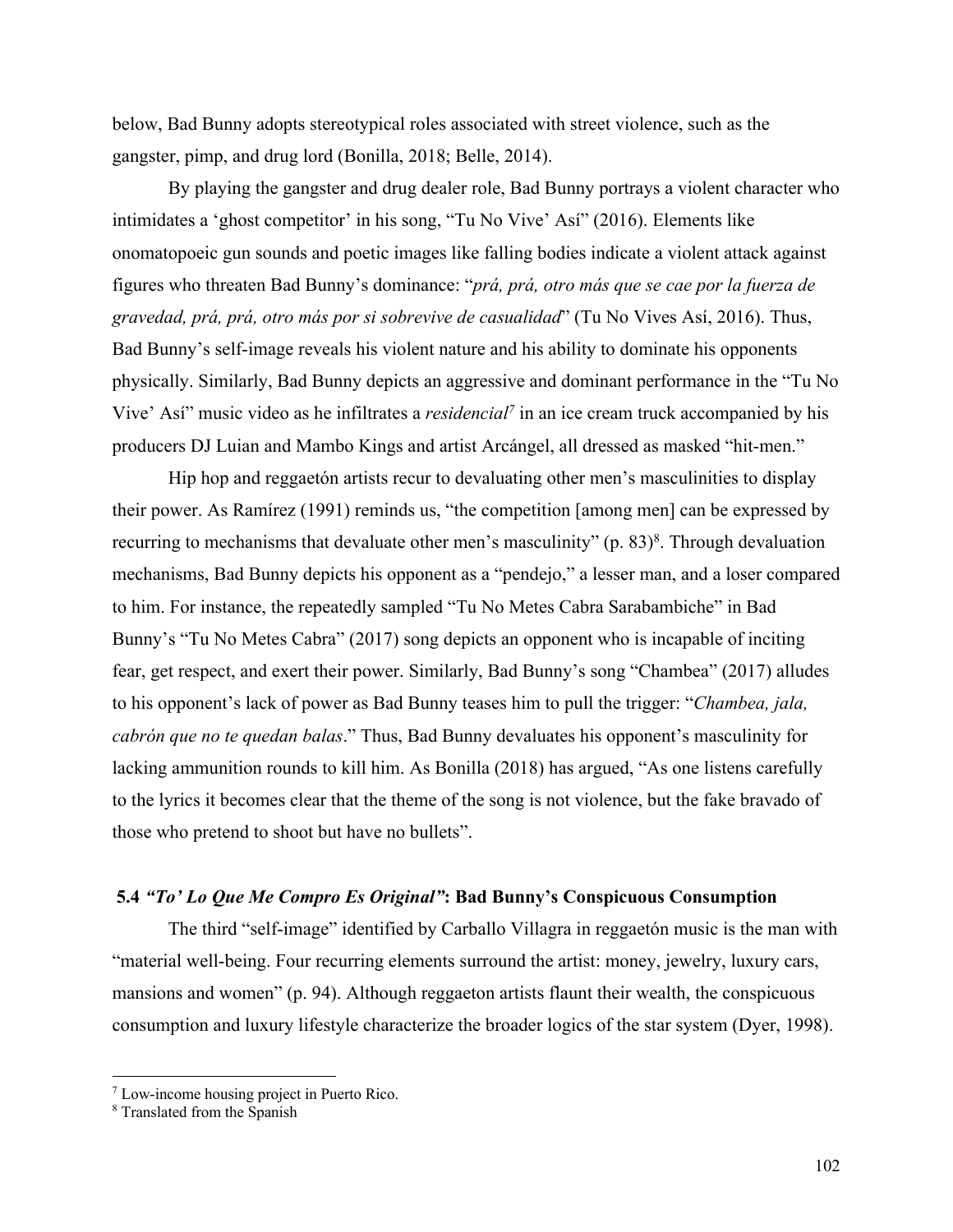The notion of conspicuous consumption is central to the construction of stars as successful figures. In addition, as Dyer (1998) notes, conspicuous consumption "displays not only the fact that [stars] have wealth in the scale on which they consume and their access to the canons of taste and fashion but also the fact that they do not have to work" (p. 38).

The material wealth and conspicuous consumption are evidenced in Bad Bunny's music videos, songs, and Instagram images. Bad Bunny's access to canons of taste takes center stage in his song "Original" (2018) with Arcángel. The song makes a clear distinction between Bad Bunny's luxurious lifestyle and access to canons of fashion to other artists or male competitors who buy cheap imitations of luxury brands. However, the most explicit example of Bad Bunny's conspicuous consumption is the "Chambea" (2016) music video. After being introduced by World Wrestling Entertainment (WWE) legend Rick Flair in an Atlanta skyscraper rooftop, the music video moves to a tropical paradise mansion reminiscent of the classic film Scarface's (1983) Cuban Tony Montana mansion set in Miami, Florida. Wearing a flamboyant Gucci "Floral Snake Heritage" suit and the WWE Heavyweight Championship belt, the *Tony Montanaesque* Bad Bunny figure enjoys a rock-star lifestyle where drug consumption and semi-nude models walking around the house are the order of the day. Additionally, his mansion is the home of a cherry-red Ferrari sports car. Similarly, sports cars are portrayed in other music videos like "Soy Peor" (2016), "Tu No Mete Cabra" (2017), Si Te Acuerdas (2018), Amorfoda (2018).

### **6. Conclusions: Bad Bunny's Transgressive Masculinity**

As I have discussed above, Bad Bunny constructs his star image in several media texts: his lyrics, music video, red carpet appearances, live presentations, media coverage, and social media. Complex signification systems arise when trying to interpret the intertextual relations between these texts as a coherent system. Bad Bunny's Instagram pictures, songs' lyrics, music video narratives, and media coverage produce apparent contradictions when trying to understand them as a coherent system. On the one hand, Bad Bunny represents a hypermasculine subject who complies with the expectations of hegemonic masculinity in Latin trap and reggaeton. On the other hand, his camp appearance disrupts the artificial boundaries between the masculine and the feminine through his ironic humor, extravagance, and theatricality. Thus, it is possible to consider Bad Bunny's gender performative as challenging the hetero-patriarchal gender expectations. However, his status as an extraordinary figure among other artists reinforces his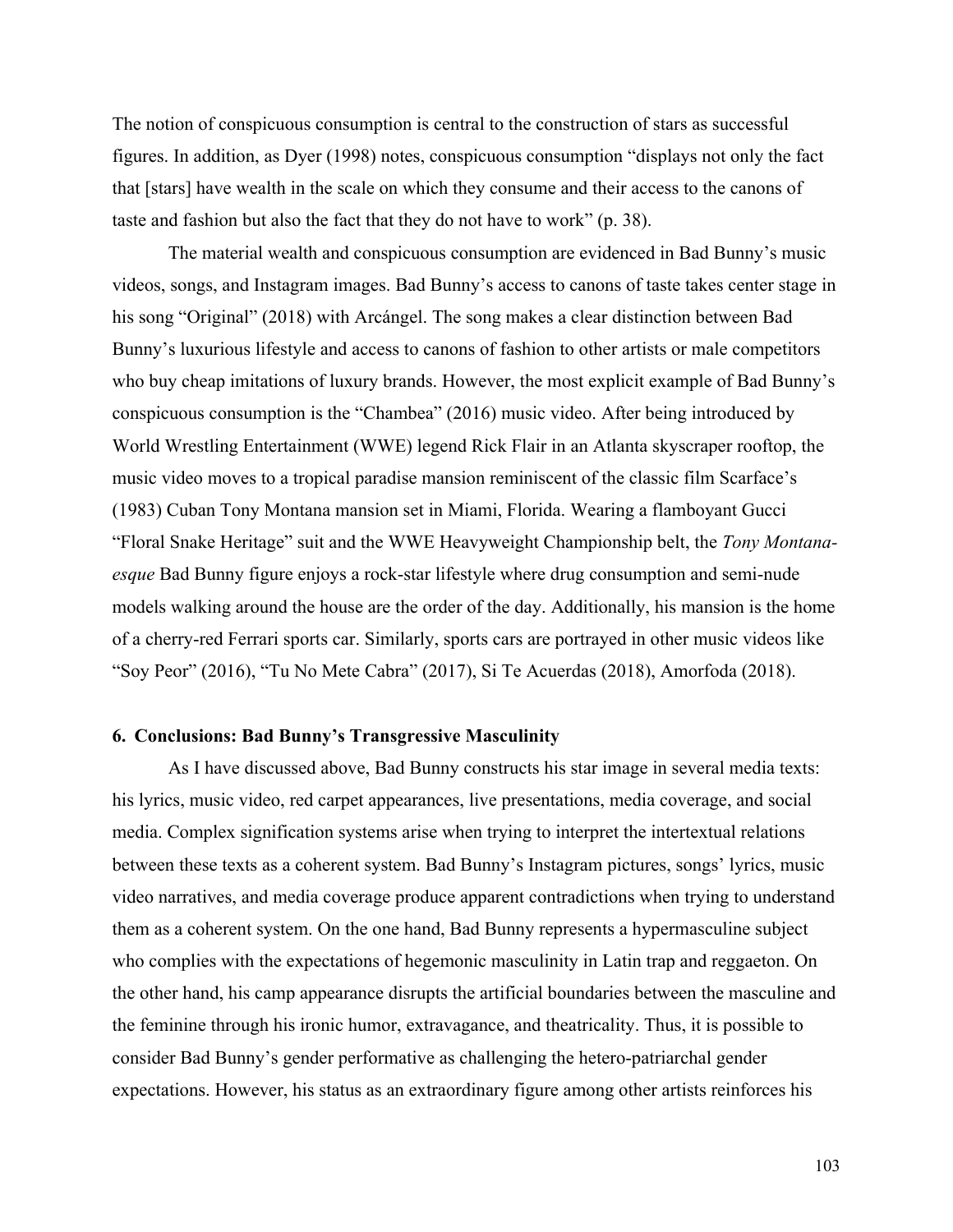position as an exceptional case. Furthermore, although he denaturalizes the hegemonic masculinities in Latin trap through his incongruency, eccentricity, and theatricality, camp aesthetics rely on parodying and, by extension, reproducing normative performatives of gender.

For this reason, I consider Bad Bunny's camp sensibility as a transgressive performativity. As Foucault (1977) states: "Transgression carries the limit right to the limit of its being; transgression forces the limit to face the fact of its imminent disappearance, to find itself in what it excludes (perhaps, to be more exact, to recognize itself for the first time)" (p. 34). Thus, the limit becomes visible as it is transgressed. Nonetheless, the transgression does not intentionally seek to undermine the limit; instead, its mere existence uncovers a limit that did not seem to exist before. In that regard, Bad Bunny's camp aesthetics make visible the limits of the hegemonic masculinity performance of Latin trap artists. Through his exaggerated performance, he uncovers the artificiality of the limit of masculinity in the music genre. However, its denaturalizing force does not extend the limit. Instead, it makes it transiently visible without disrupting the limits. Therefore, the resistive potential of camp is not inherent to the sensibility. Camp's resistive potential resides in the eye of the beholder.

## **7. References**

- Babuscio, J. (1977). Camp and the gay sensibility. In R. Dyer (Ed.), *Gays and film* (pp. 40-57). British Film Institute
- Babuscio, J. (1993). Camp and the gay sensibility. In D. Bergman (Ed.). *Camp grounds: Style and homosexuality.* (pp. 19-37). University of Massachusetts Press.
- Belle, C. (2014). From Jay-Z to Dead Prez: Examining Representations of Black Masculinity in Mainstream Versus Underground Hip-Hop Music*. Journal of Black Studies,* 45 (4), 287- 300. Doi:10.1177/002193471458953
- Billboard. (2018a, October 25*). Bad Bunny On His First Show In America And His Rise To Fame.* [Video]. YouTube. https://www.youtube.com/watch?v=vyPePr\_JVpw
- Billboard. (2018b, January 5). *Bad Bunny Shares Tour Memories & Fashion Faux Pas | Billboard.* [Video]. YouTube. https://www.youtube.com/watch?v=0kyrsWR49DY
- Bonilla, Y. (2018). *Bad Bunny, Good Scapegoat: How 'El Conejo Malo' Is Stirring a 'Moral Panic' in Post-Hurricane Puerto Rico*. CUNY Academic Works. https://academicworks.cuny.edu/hc\_pubs/587/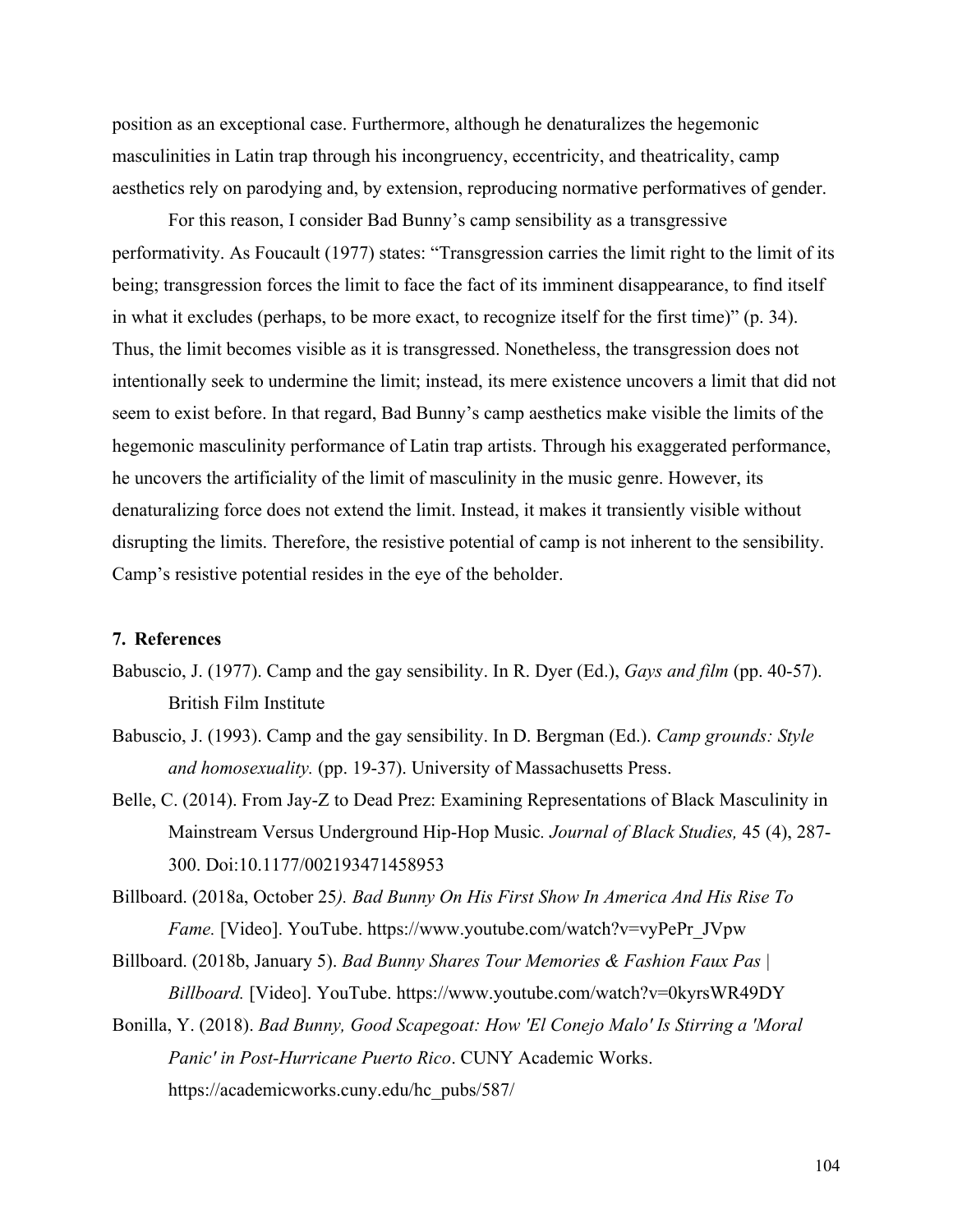Bourdieu, P. (1986). The forms of capital. In J. Richardson (Ed.) *Handbook of Theory and Research for the Sociology of Education*. (pp. 241-258). Greenwood Press

Butler, J. (1990*). Gender trouble: Feminism and the subversion of identity*. Routledge

Calabrese, O. (1999). *La era nobarroca*. Cátedra

- Carballo Villagra, P. (2006). Reggaetón e identidad masculina. *Intercambio*, 3 (4), 87-101.
- Cepeda, E. (2019, April 9). Tu pum pum: The rise of Colombian reggaeton and perreo's pop transformation. *Remezcla.* https://remezcla.com/features/music/tu-pum-pum-colombianreggaeton/
- Cleto, F. (1999). Introduction: Queering the camp. In F. Cleto (Ed.), *Camp: Queer aesthetics and the performing subject*. (pp. 1-42). University of Michigan Press.
- Cobo, L. (2018). Bad Bunny talks Drake, fashion and lyrics fit for mom on the Latin connection podcast. *Billboard*. https://www.billboard.com/articles/columns/latin/8257729/badbunny-podcast-interview-drake-fashion
- Connell, R. W. (2005). *Masculinities*. University of California Press.
- Cordero, D. (2018, February 23). El fenómeno de Bad Bunny, ¿tendencia o ícono de la moda? *Metro Puerto Rico.* https://www.metro.pr/pr/estilo-vida/2018/02/23/fenomeno-badbunny-tendencia-icono-la-moda.html
- Crepax, R. (2016). The Aesthetic of Mainstream Androgyny: A Feminist Analysis of a Fashion Trend. [Doctoral Thesis, University of London]. http://research.gold.ac.uk/id/eprint/19832/
- Del Valle Schorske, C. (October 7, 2020). The World According to Bad Bunny. *New York Times.* https://www.nytimes.com/interactive/2020/10/07/magazine/bad-bunny
- Delgado, F. (2000). All Along the Border: Kid Frost and the Performance of Brown Masculinity. *Text and Performance Quarterly,* 20 (4), 388-401.
- Dollimore, J. (1999). Post/modern: On the gay sensibility, or the pervert's revenge on authenticity. In F. Cleto (Ed.), *Camp: Queer aesthetics and the performing subject.* (pp. 221-236). University of Michigan Press.
- Dominguez, T. (2018, February 27). 14 of Bad Bunny's Wildest and Most Wonderful Looks. *Remezcla.* https://remezcla.com/lists/music/bad-bunny-wildest-looks/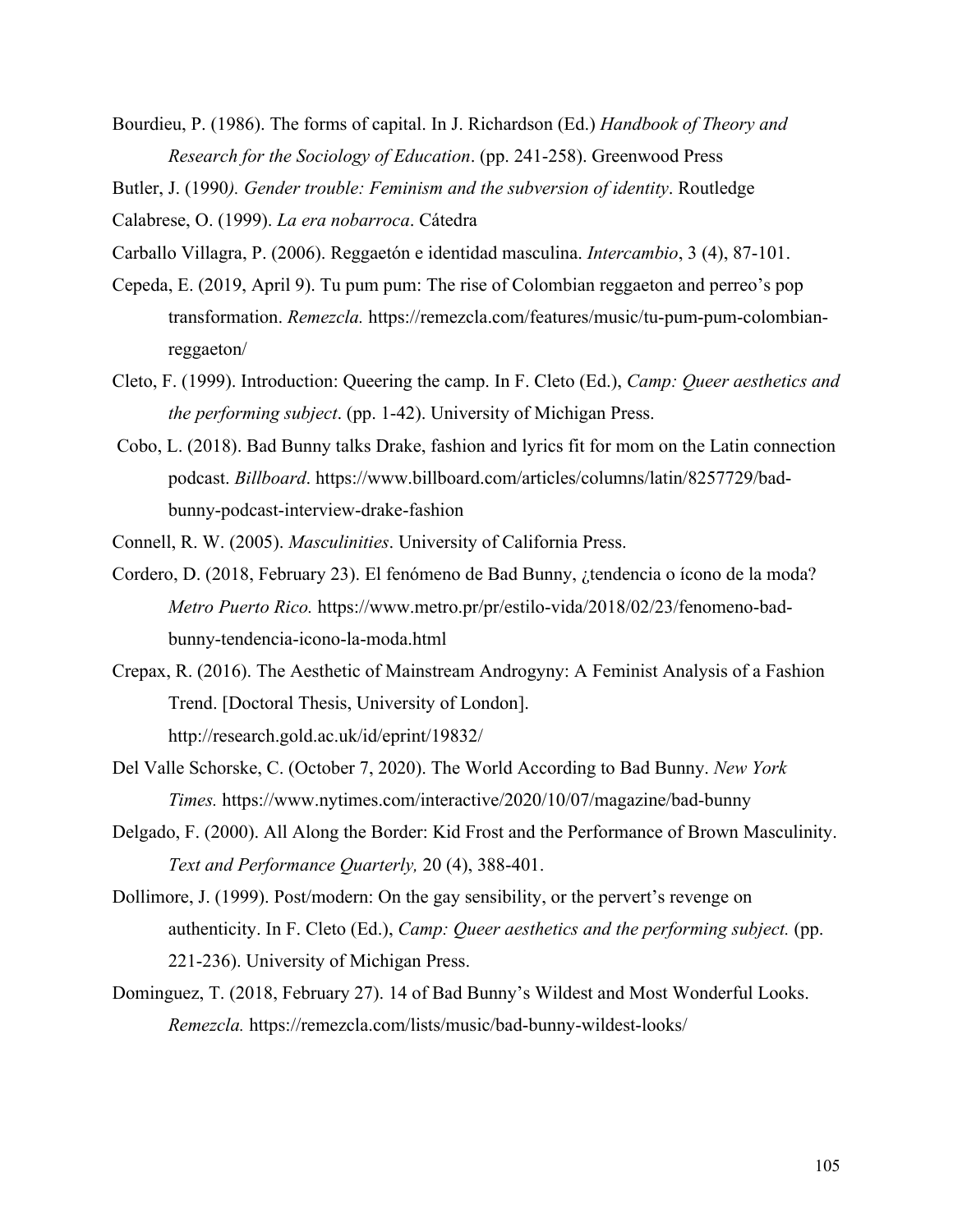Donnelly, R. (2017). *Radical Bodies in Music Video: Feminism, Queerness, and Subversive Performance of Gender*. [Doctoral Thesis, University of London]. http://research.gold.ac.uk/id/eprint/22391/

Dyer, R. (1998). *Stars*. British Film Institute

- Estevez, M. (2017, December 11). 7 times Bad Bunny's Instagram fashion deserved infinite fire emojis. *Billboard.* https://www.billboard.com/articles/columns/latin/8063594/bad-bunnybest-instagram-moments
- Foucault, M. (1977). *Language, Counter Memory, Practice.* Ithaca, New York: Cornell University Press
- Fullana Acosta, M. (2018, October 21). Trap: juicio al fenómeno del momento. *El Nuevo Día*. https://www.elnuevodia.com/entretenimiento/musica/nota/trapjuicioalfenomenodelmome nto-2454284/
- Herrera, I. (March 20, 2019). Good Times With Bad Bunny. *GQ.* https://www.gq.com/story/badbunny-good-times-profile
- Jamieson, D. (2007). Marketing androgyny: The evolution of the backstreet boys. Popular.
- Kelley, R. (1996). Kickin' reality, kickin' ballistics: Gangsta rap and postindustrial Los Angeles. In W. Perkins (Ed.), *Droppin' science: Critical essays on rap music and hip hop culture*. (pp. 117-158). Temple University Press
- Leight, E. (2017, December 19). Inside Latin Pop's 2017 Takeover. *Rolling Stone*. https://www.rollingstone.com/music/features/inside-latin-pops-2017-takeoverdespacitoand-more-w513592
- Leight, E. (2018, April 2). Bad Bunny: The 4-Billion-Stream Man Leading the Latin Trap Explosion. *Rolling Stone.* https://www.rollingstone.com/music/news/bad-bunny-latintrap-concert-tour-w517474
- Leonard S. & Negra, D. (2018). Stardom and celebrity. In M. Kackman and M. C. Kearney (Eds.) *The Craft of Criticism: Critical Media Studies in Practice*. Routledge.
- Marshall, W. (2009). From musica negra to reggaeton Latino: The cultural politics of nation, migration, and commercialization. In R. Rivera et. al (Eds.) *Reggaetón*. (pp. 19-76). Duke University Press.
- Nieves Moreno, A. (2009). A man lives here: Reggaeton's hypermasculine resident. In R. Rivera et. al (Eds.) *Reggaetón*. (pp. 252-279). Duke University Press.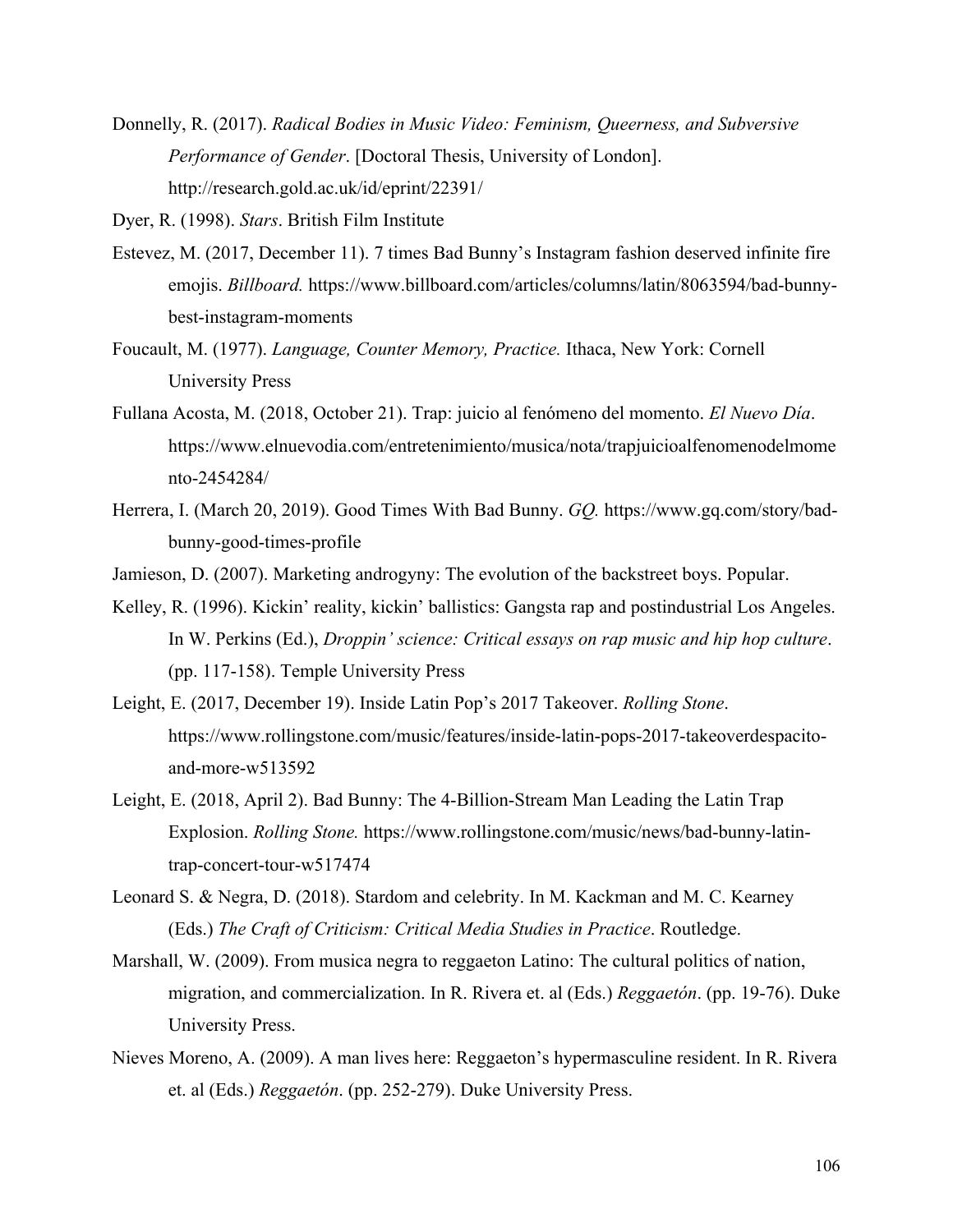Oware, M. (2011). Brotherly Love: Homosociality and Black Masculinity in Gangsta Rap Music. *Journal of African American Studies*, 15, 22-39.

Perry, I. (2004). Prophets of the hood: Politics and poetics in hip hop, Duke University Press.

Platt, S. (2018, October). Nociones de género, música urbana y cultura popular: Cómo el fenómeno Bad Bunny está redefiniendo la masculinidad. [paper presentation]. *Primer Coloquio Sobre Hombres y Masculinidades*. San Juan, PR. https://www.academia.edu/38419902/Nociones de g%C3%A9nero m%C3%BAsica ur bana y cultura popular C%C3%B3mo el fen%C3%B3meno Bad Bunny est%C3%A 1\_redefiniendo\_la\_masculinidad

Ramirez-Berg, C. (2002). *Latino Images in Film.* Texas University Press.

- Ramírez, R. (1991). *Dime capitán: Reflexiones sobre la masculinidad*. San Juan, Puerto Rico: Ediciones Huracán.
- Rivera-Figueroa, L. (2019). *Construcción de la estrella mediática Bad Bunny y su performativa de género.* [Master's Thesis]. University of Puerto Rico. ProQuest Dissertations Publishing.
- Robertson, P. (1996). *Guilty Pleasures: Feminist camp from Mae West to Madonna*. Duke University Press.
- Shrugart, H. & Waggoner, C.E. (2008). *Making camp: Rethorics of transgression in U.S. popular culture*. University of Alabama Press.
- Sontag, S. (1964). *Notes on camp*. Monoskop.org. https://monoskop.org/images/5/59/Sontag\_Susan\_1964\_Notes\_on\_Camp.pdf
- Viera, M. (2018, October 3). Bad Bunny's embrace of femininity comes with a caveat. *VICE*. https://www.vice.com/en/article/vbky9x/bad-bunnys-embrace-of-femininity-comes-witha-caveat
- Vigo, J. (2010). Metaphor of Hibridity: The Body of Michael Jackson. *The Journal of Pan African Studies,* 3 (7), 29- 41.
- Ydrach, C. [Chente Ydrach] (2017, February7). *A Dj Luian le dijeron que nunca trabajaría con Don Omar ni Daddy Yankee.* [Video]. YouTube. https://www.youtube.com/watch?v=N3QAvESCEB0